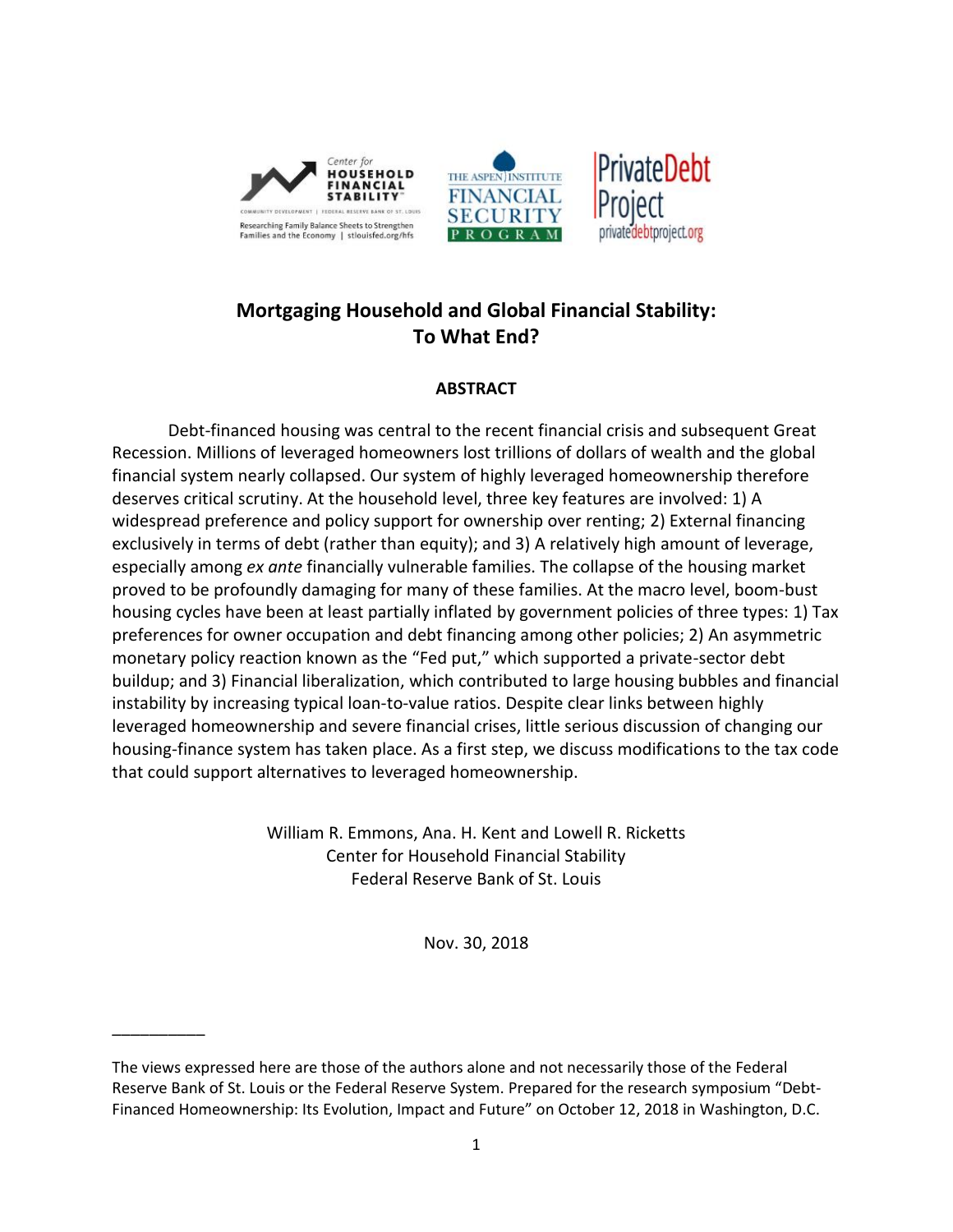## **Mortgaging Household and Global Financial Stability: To What End?**

Demand for a new investment bubble began months ago, when the subprime mortgage bubble burst and left the business world without a suitable source of pretend income….

"Every American family deserves a false sense of security," said Chris Reppto, a risk analyst for Citigroup in New York. "Once we have a bubble to provide a fragile foundation, we can begin building pyramid scheme on top of pyramid scheme, and before we know it, the financial situation will return to normal."

> *The Onion*, "Recession-Plagued Nation Demands New Bubble to Invest In," July 14, 2008.

The bursting of debt-fueled housing bubbles in the United States and many other countries a decade ago triggered the most severe financial crisis since the Great Depression (and possibly ever) as well as the deepest recession in the United States since World War II.<sup>1</sup> As many as 10 million U.S. households involuntarily exited homeownership and trillions of dollars of wealth evaporated. Vulnerable groups of families, including young people, those with less than a four-year college degree and non-whites, were hit even harder than average and have, in many cases, failed to recover fully even after a decade of post-recession economic expansion. In light of these massive costs, it is reasonable to ask what goals our system of highly leveraged homeownership was designed to achieve, both at the micro (household) and macro (economy-wide) levels.

Is a goal to increase homeownership? In fact, homeownership today is no more prevalent as a share of households than it was in 1969, the year before the first mortgagebacked security was created.

Is a goal to help households build wealth, especially those from disadvantaged backgrounds? In fact, housing wealth has grown more slowly than other forms of wealth over

l

 $<sup>1</sup>$  In November 2009, Federal Reserve Chairman Ben Bernanke testified to the Financial Crisis Inquiry</sup> Commission that, "As a scholar of the Great Depression, I honestly believe that September and October 2008 was the worst financial crisis in history, including the Great Depression." See Da Costa (2014), in which a court filing related to AIG contained the quote.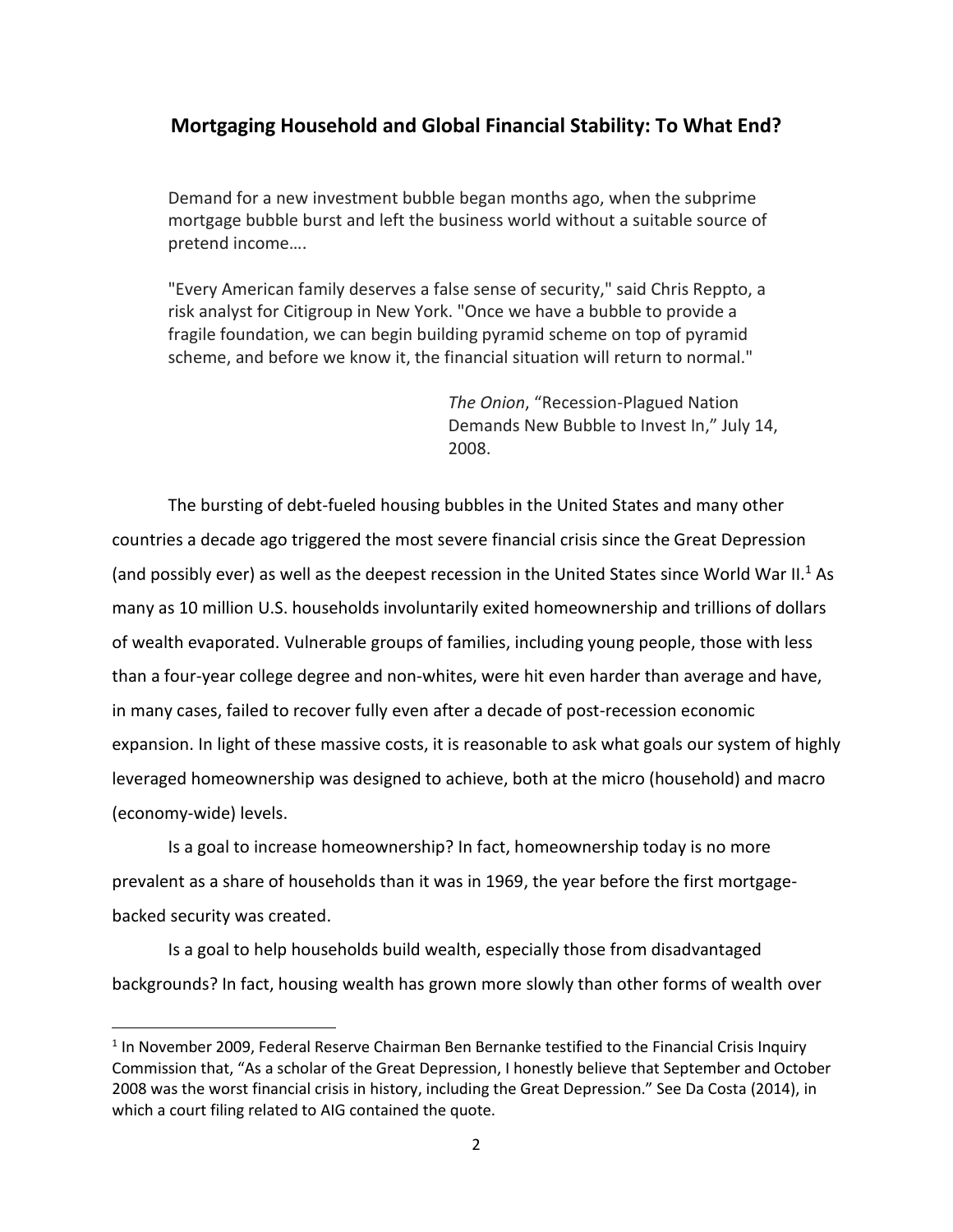decades. Wealth inequality has increased. Millions of vulnerable families with disproportionate amounts of their limited wealth invested in housing were financially devastated by the bursting housing bubble.

Is a goal to stabilize the economy by encouraging the steady construction of new and resale of existing single-family housing capital, financed by forced household saving in the form of long-term amortizing mortgages? In fact, the housing sector adds volatility to the economy and, when housing bubbles here and abroad burst a decade ago, the global financial system was shaken almost to the point of collapse.

In short, it is difficult to portray the panoply of U.S. policies that promote leveraged homeownership as a broad-based success either at the micro or the macro level. Of course, many narrowly defined interests—homebuilders, mortgage bankers, realtors, entrenched "homevoters," and the politicians who are financed by them—may have been served well.<sup>2</sup> But these housing-related special interests do not equate to the national interest.

Warning signs were present in the run-up to the financial crisis but were largely ignored or explained away. These included:

- An increase in the aggregate ratio of household debt to disposable personal income of two thirds between 1987 and 2007 (from 82 to 138 percent), while the mortgagedebt-to-income ratio almost doubled (from 53 to 101 percent); $3$
- An increase in the median household debt-to-income ratio from 23 percent in 1989 to 60 percent by  $2007<sup>4</sup>$  and
- An increase in the annual standard deviation of aggregate real household net worth by half between the 1958-87 and 1988-2017 periods, from 3.7 to 5.6 percent.<sup>5</sup>

Yet after the crisis had occurred, most homeowners, lenders, investors and policymakers apparently were taken by surprise, blaming bad luck or a "corrupt financial elite" rather than the system of leveraged homeownership itself. Even the Financial Crisis Inquiry

 $2$  See Fischel (2001), who proposed the "homevoter hypothesis" to explain how homeowners systematically influence local governments to serve their own interests and exclude others.

<sup>&</sup>lt;sup>3</sup> Federal Reserve Financial Accounts of the United States.

<sup>&</sup>lt;sup>4</sup> Federal Reserve Survey of Consumer Finances. This includes all families, not just those with debt.

<sup>5</sup> Authors' calculations from Federal Reserve Financial Accounts of the United States.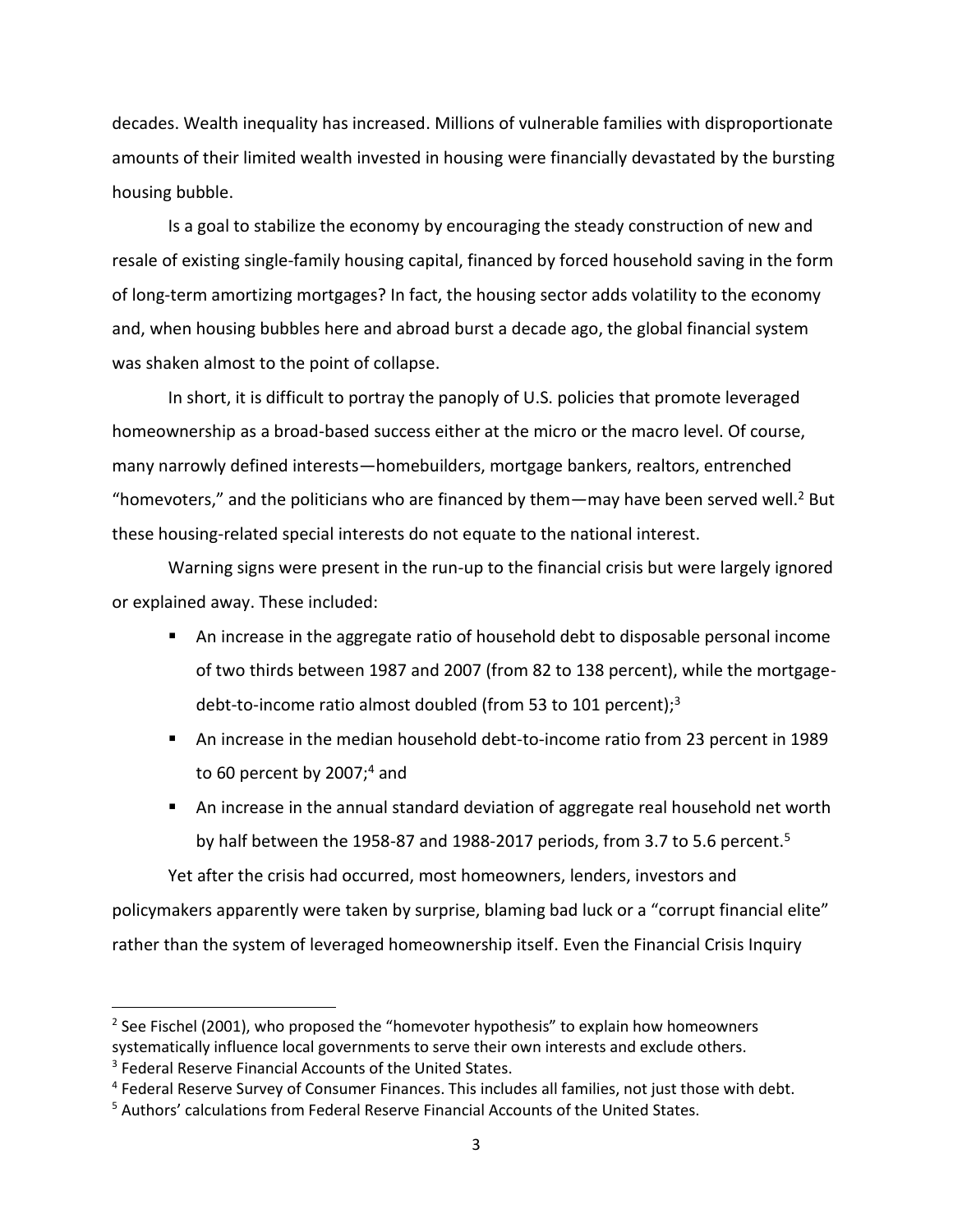Commission (FCIC), to take one prominent example, concluded *not* that highly leveraged homeownership and the tangled web of government policies, incentives and subsidies surrounding it were in any way to blame for the boom and bust. Instead, individual FCIC members pointed fingers at particular "bad actors" in the financial system, including the credit rating agencies, the government-sponsored enterprises, the Federal Reserve, etc.

Have leveraged housing bubbles become normal and perhaps even necessary for economic growth? Despite some tightening of lending standards by surviving mortgage lenders and investors (for example, higher required borrower credit scores and fully verified income) and new underwriting restrictions imposed by the Dodd-Frank Act, the basic outlines of our low down-payment mortgage finance system are little changed from the pre-bubble period.<sup>6</sup> Indeed, the median mortgage loan-to-value ratio at origination actually was higher in September 2018 than it was before the financial crisis.<sup>7</sup> In sum, the epicenter of the worldwide crisis—highly leveraged U.S. homeownership combined with a hybrid private/public secondary mortgage market—has survived the crisis essentially intact.

We pose and briefly discuss several questions about highly leveraged homeownership in this paper:

- How did the U.S. system of highly leveraged homeownership arise?
- Why are so many *ex ante* financially vulnerable families drawn into highly leveraged homeownership and what are their typical outcomes?
- Do government policies—including tax, zoning, monetary and financial policies create and/or exacerbate boom-bust housing cycles?
- What is the future of leveraged homeownership in the U.S.?

The paper is organized as follows. The first section provides a brief history of mortgage financing of homeownership in the U.S. Section 2 highlights the role of three key structural

 $6$  When mortgage lenders refer to "low down payments" they typically mean under 5 percent of the home value, or an original loan-to-value (LTV) ratio of 95 percent or more. We use the term low down payment to mean a down payment of 20 percent or less or an LTV of 80 percent or more. 7 See Urban Institute, "Combined LTV at Origination," *Housing Finance at a Glance: A Monthly* 

*Chartbook*, September 2018, p. 17. This refers to owner-occupied purchase loans only.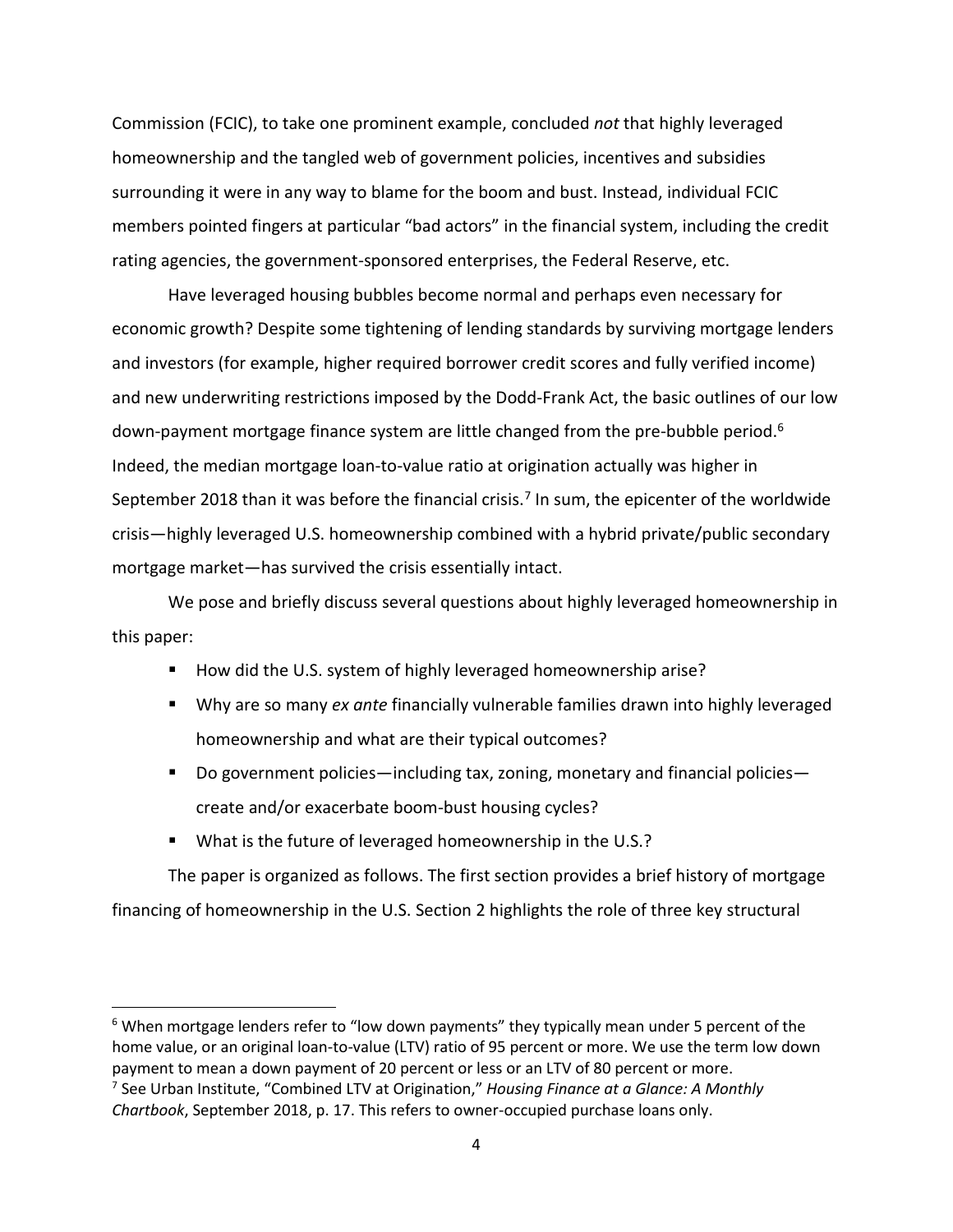features of many households that can jointly produce highly leveraged homeownership, namely:

- A strong desire by most families to own a home as early in adult life as possible;
- **U** Low wealth early in life (and throughout life for many families); and
- Limited information available to potential investors or lenders about a potential homeowner's other assets, ability to earn income and her incentive to meet all of her obligations (including timely repayment of funds advanced and adequate maintenance of the property).

Together, these features are capable of creating highly leveraged homeownership; without any of them, a different system likely would emerge. In this section, we use data from the Survey of Consumer Finances to show that some groups of financially vulnerable families—younger, less educated, non-white—were severely negatively affected by the increased financialization (i.e., greater leverage) of homeownership in recent decades.

Section 3 explores the recent macroeconomic literature that analyzes leveraged bubbles, especially housing bubbles. The contributory roles of government policies are of special interest. The final section concludes with some discussion of the future of financialized homeownership.

# **I. From Antiquity to Wall Street: How Did the U. S. System of Highly Leveraged Homeownership Arise?**

According to Robert Shiller, mortgage debt appeared in the Tang dynasty in China (618- 907). In the Western world, ancient Greek and Roman mortgages were based on principles in Talmudic law. The French word mortgage appeared in English usage in 1283, according to the Oxford English Dictionary.

Fast-forwarding to the 20<sup>th</sup> century, pre-Depression non-farm mortgages in the U.S. typically were 5- or 10-year "bullet" or "balloon" loans made by banks, insurance companies or other lenders with initial loan-to-value ratios of 50 percent or less. According to some accounts, most of these loans were not completely amortizing, which required the borrower to

5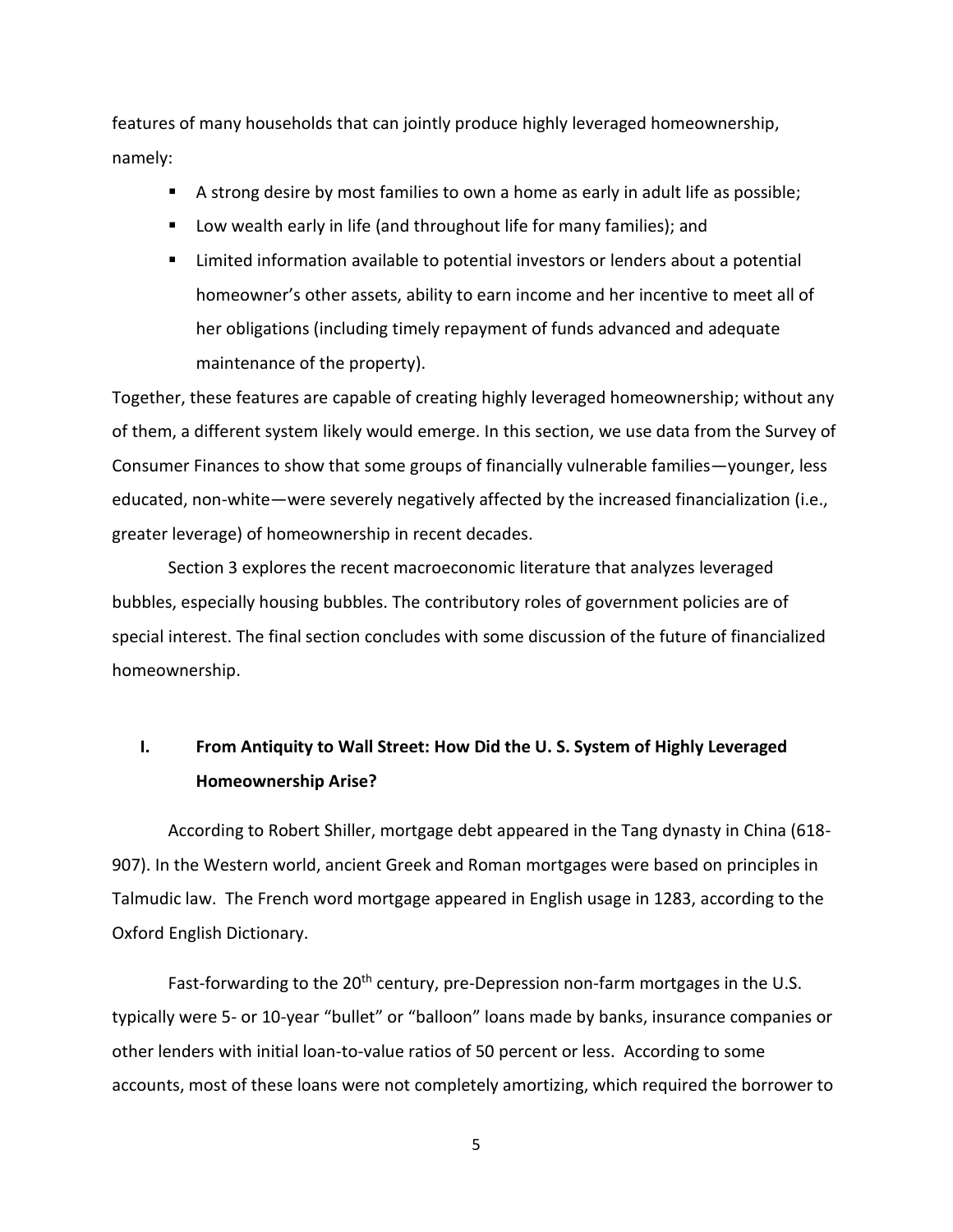refinance at maturity.<sup>8</sup> Fewer than half of households were homeowners before World War II, with the 50-percent mark being surpassed only in the post-war period.

*Government mortgage-related institutions.* The policy response to massive mortgage problems during the Great Depression—as much as 40 percent of mortgages were delinquent at the worst point—included an alphabet soup of new government institutions, many of which endure today:

- **Federal Home Loan Bank System (FHLB, 1932)**
- **Homeowners Loan Corporation (HOLC, 1933)**
- **Federal Deposit Insurance Corporation and Federal Savings and Loan Insurance** Corporation (FDIC and FSLIC, 1933)
- Farm Credit System (FCS, 1933)
- **Federal Housing Administration (FHA, 1934)**
- Federal National Mortgage Association (Fannie Mae, 1938)

Notable mortgage-related institutions that arrived later include:

- Veterans Administration Home Loans (VAHL, 1944)
- National Flood Insurance Program (NFIP, 1968)
- Government National Mortgage Association (Ginnie Mae, 1968)
- Federal Home Loan Mortgage Corporation (Freddie Mac, 1970)
- **Rural Housing Service (RHS, 1990)**

 $\overline{a}$ 

From a financial perspective, these government institutions augmented private mortgage lending and risk-bearing capacity by increasing secondary-market liquidity and onbalance-sheet funding options; diversifying, reducing or even eliminating lenders' loan-default risk; and creating what has become the industry standard—a long-term, fixed-rate, levelpayment, self-amortizing, pre-payable, government-backed mortgage.

<sup>&</sup>lt;sup>8</sup> See Herndon (2018). However, Grebler, Blank and Winnick (1956) provide data from 1925-29 that show some mortgages were fully amortized. (Thanks to Paul Willen for identifying this nearcontemporary source.)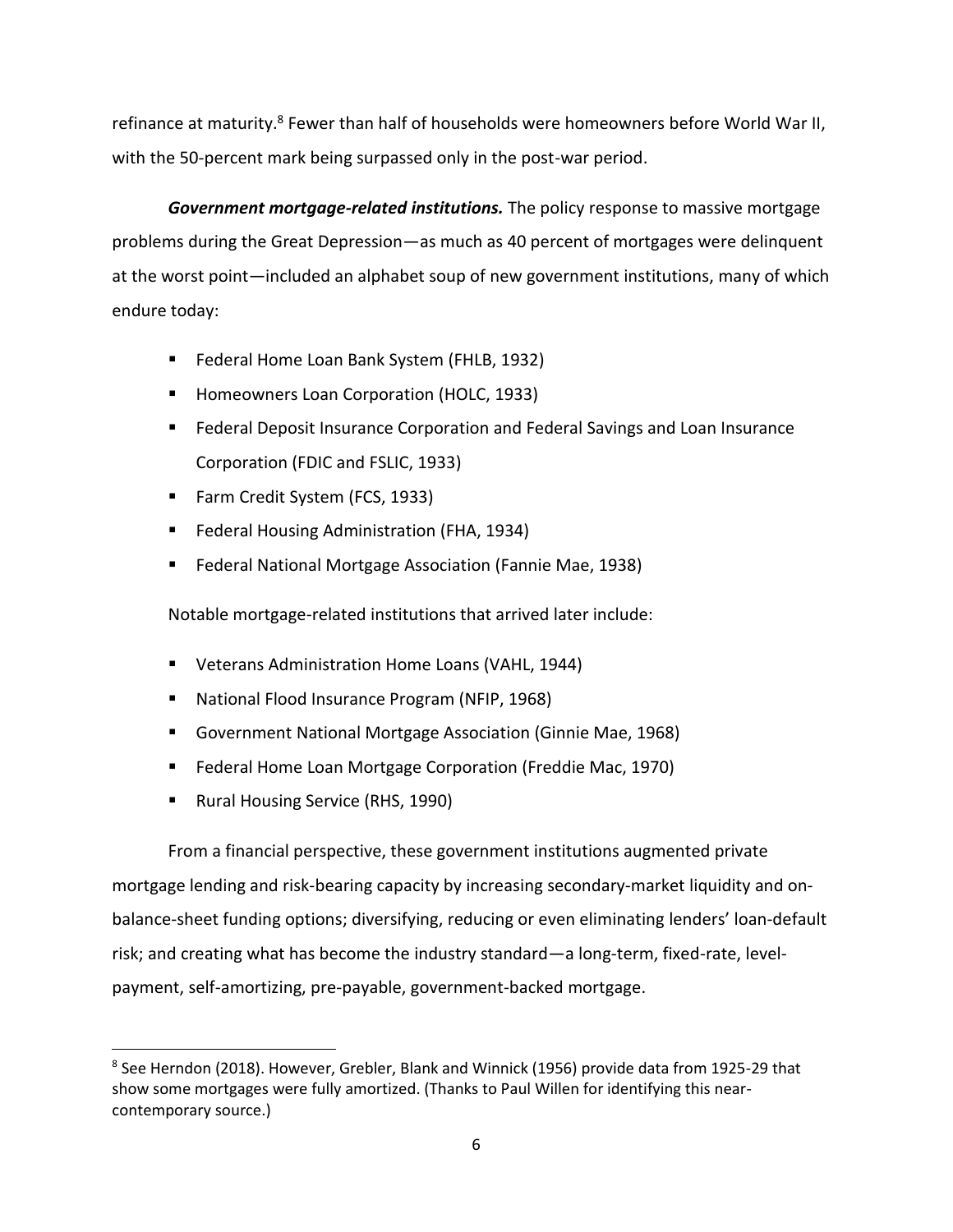As important as the innovation and standardization in the mortgage instrument and mortgage markets were, these new institutions also partially socialized mortgage default risk especially catastrophic risk like that experienced during the Great Depression and, once again, during the Great Recession. As we learned during and after the recent crisis, the true extent of government guarantees of private risk turned out to be far greater than was explicitly acknowledged before the crisis.

Additional federal interventions into mortgage lending after the Great Depression that departed from a strict economic or financial purpose include:

- Home Mortgage Disclosure Act (HMDA, 1975)
- **Community Reinvestment Act (CRA, 1977)**

 $\overline{\phantom{a}}$ 

- Affordable Housing Goals for Fannie Mae and Freddie Mac (1992)
- **Home Ownership and Equity Protection Act (HOEPA, 1994)**
- OCC pre-emption of state anti-predatory lending laws (2004)

*The secondary market and securitization.* The modern development of a large and active secondary market for home mortgages is an extremely important event that combined government and private efforts and incentives.<sup>9</sup> Important Depression-era government institutions that liquefied mortgage originators' balance sheets included Fannie Mae and the HOLC. The HOLC created the now standard long-term (initially 15 years) self-amortizing fixedrate mortgage as a distress work-out tool. Extending the loan term allowed lower monthly payments, offset in part by principal amortization that was designed to eliminate refinancing risk upon maturity. In other words, long-term mortgages—like much else in the government's response to the Great Depression—presumably were not seen at the time as a permanent part of the housing-finance system.<sup>10</sup>

<sup>&</sup>lt;sup>9</sup> See Herndon (2018) for a discussion of earlier, unsuccessful attempts to establish mortgage securitization. Gerardi, Rosen and Willen (2010) show that securitization beginning in the 1980s had first-order effects not just on mortgage and housing markets but also on the economy as a whole. In other words, they believe securitization reshaped mortgage markets and raised economic growth. <sup>10</sup> See Wheelock (2008).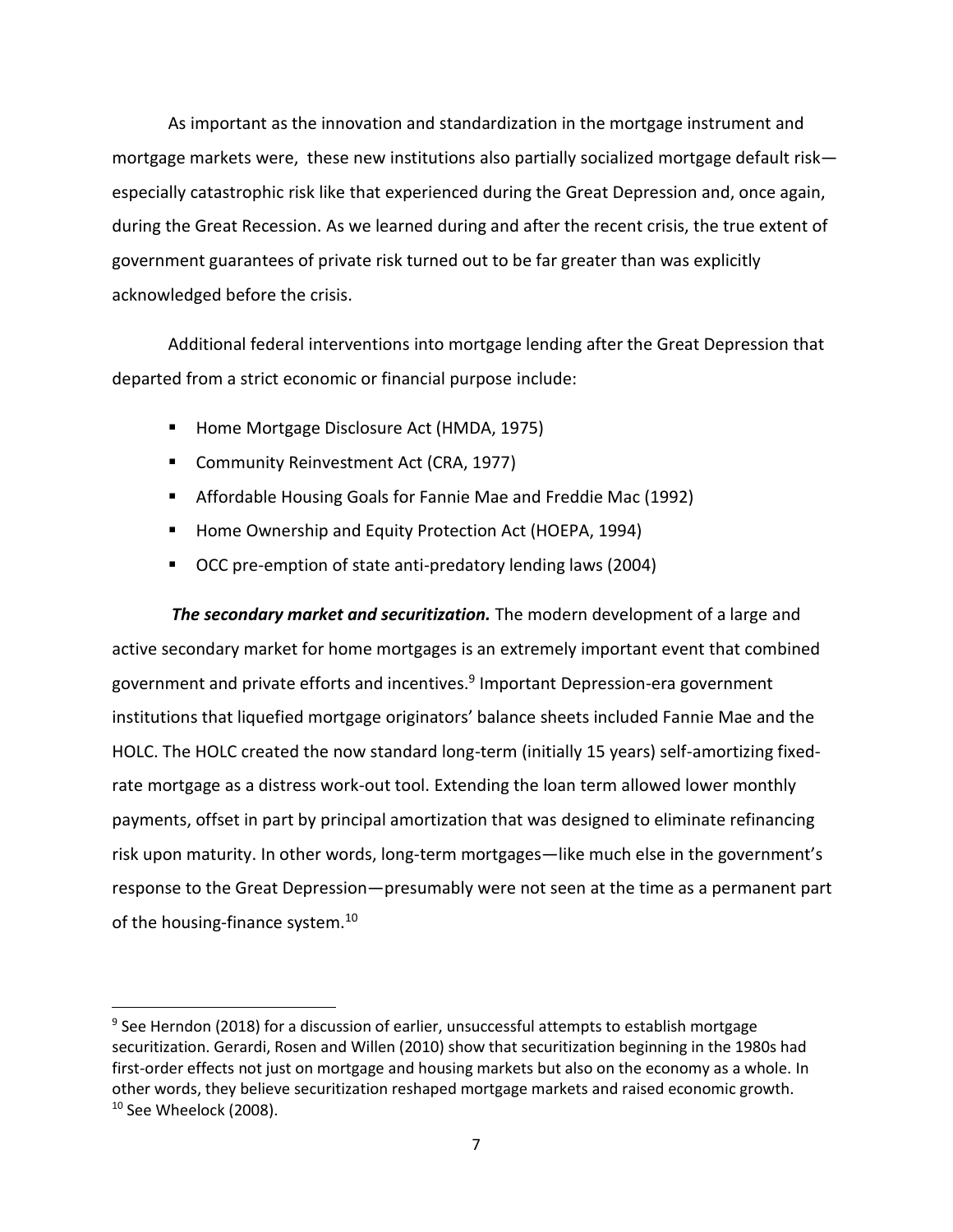A mortgage pass-through security is a type of mortgage-backed security (MBS) created by pooling mortgages and issuing certificates to investors which provide a claim on a portion of the flow of payments. Pass-through MBS were first issued by Ginnie Mae in 1970; Freddie Mac (1971) and Fannie Mae (1982) followed suit. Privately issued collateralized mortgage obligations (CMOs), created by pooling and tranching (grouping based on their risk profiles) government-backed MBS, appeared in 1983. Complex re-securitization of government-backed MBS and the securitization and re-securitization of non-government guaranteed mortgages and asset-backed securities (ABS) reached its apogee in the 2000s. Issuance of non-conforming (i.e., not eligible for securitization by the GSEs) jumbo prime, subprime and Alt-A mortgages reached \$1.5 trillion in 2006.<sup>11</sup> Meanwhile, metro-area house-price futures and futures options began trading on the Chicago Mercantile Exchange in 2006. Over-the-counter credit-default swaps (CDS) written on ABS and CDO indexes proliferated among global financial institutions until the financial crisis. Michael Lewis dramatized the use, abuse and collapse of the mortgage CDS market in his book and movie, *The Big Short*.

These and other important changes to supervision and regulation of mortgage lending such as preferential risk weights for portfolios of retained home mortgages under bank riskbased capital standards—combined to create the world's largest home-mortgage market, reaching \$10.6 trillion in outstanding balances in early 2009, equivalent to 74 percent of GDP.<sup>12</sup> As of mid-2018, the mortgage market had declined to the equivalent of 50 percent of GDP (\$10.2 trillion). This represents a significant deleveraging of household balance sheets, but the ratio remains higher than at any time before 2001.

# II. **Risky Foundations: Why are So Many Financially Vulnerable Families Drawn into Highly Leveraged Homeownership?**

The micro- or household-level analogue of the macroeconomic developments of the last three decades include higher and more volatile asset prices and wealth as well as much higher

<sup>&</sup>lt;sup>11</sup> See SIFMA website.

<sup>&</sup>lt;sup>12</sup> Federal Reserve Financial Accounts of the United States.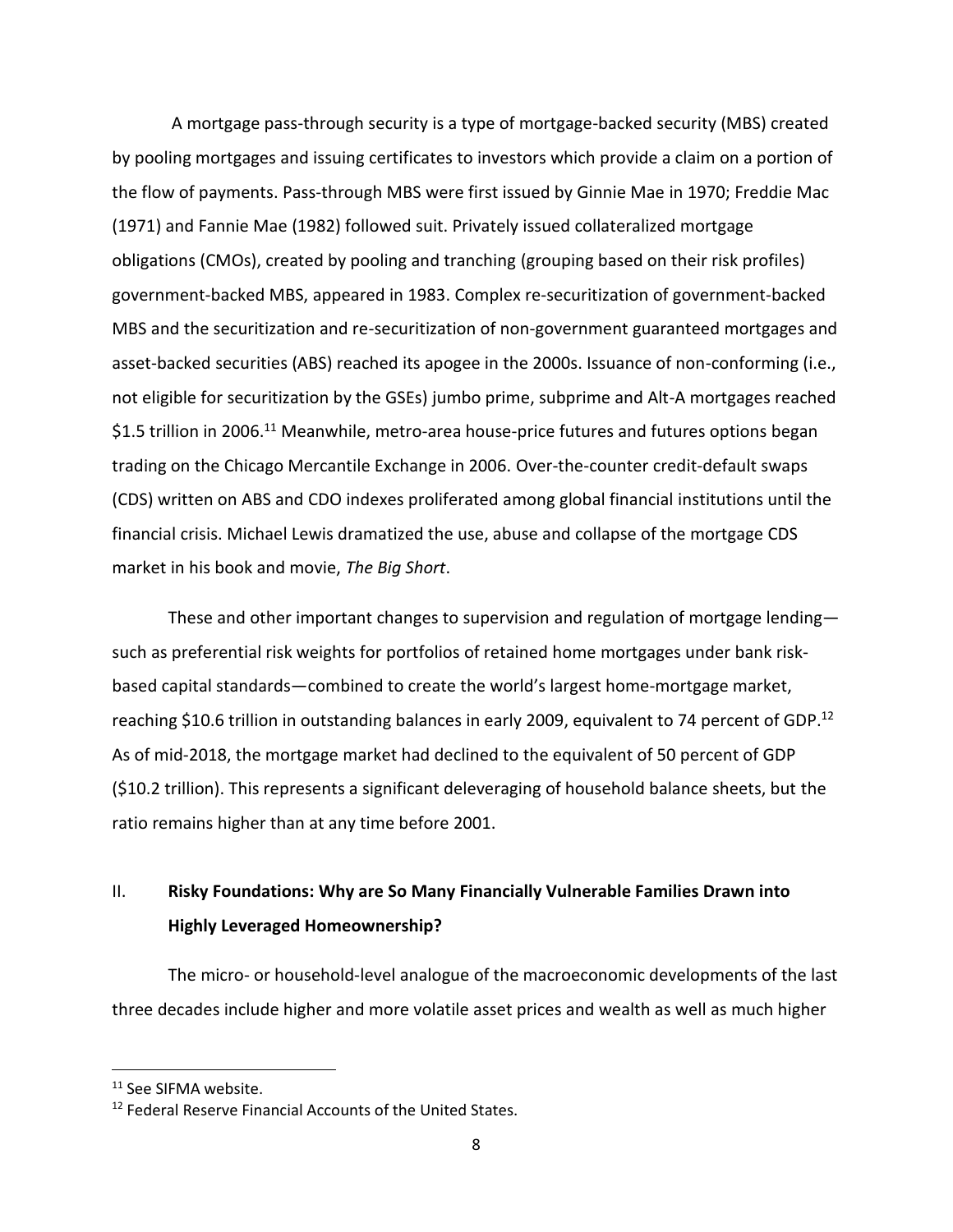levels of household debt, especially mortgage debt (all relative to household income or GDP). Even today, a decade after the financial crisis, household debt levels and mortgage delinquency rates remain elevated, markers of continuing financial fragility.<sup>13</sup>

Heightened financial instability is especially prevalent among groups of *ex ante* financially vulnerable families. These include young, less-educated and/or non-white families. These groups' homeownership rates and median wealth soared as the housing bubble inflated, only to plunge after it burst. Recovery remains incomplete for many.

After providing some quantitative context to our discussion of housing finance and an outline of the structural features of many households that underlie our system of highly leveraged homeownership, we use data from the Federal Reserve Board's Survey of Consumer Finances to illustrate some of the consequences of the latest wave in the financialization of homeownership for financially vulnerable families.

*How important are houses and mortgages?* Houses are the most valuable asset owned by the majority of families that have any wealth. In 2007, 69 percent of households owned a home.<sup>14</sup> For the average American family in 2007, the principle residence represented 41 percent of total assets. Meanwhile, mortgage financing was and remains today the largest category of household debt by far in terms of dollar amount owed. In 2007, mortgage debt was equivalent to 90 percent of household income, on average; all other debt combined was equivalent to only 27 percent of income. Among homeowners in that year, 71 percent owed some mortgage debt.

One consequence of leveraged homeownership on the scale seen in 2007 was extreme vulnerability to a large house-price decline and deep recession. When these occurred in tandem, widespread household financial instability ensued. In fact, the collapse of millions of families' balance sheets rocked financial markets and the economy, resulting in an epic global financial crisis and near-repeat of the Great Depression.<sup>15</sup> The hardest hit families were those

<sup>&</sup>lt;sup>13</sup> For delinguency rates, see Mortgage Bankers Association.

 $14$  All figures are from the Federal Reserve Board's Survey of Consumer Finances. The homeownership rate reported by the Census Bureau was lower in that year.

<sup>&</sup>lt;sup>15</sup> See Mian and Sufi (2014, 2016) for strong evidence that deterioration of household balance sheets severely harmed the economy through local employment effects.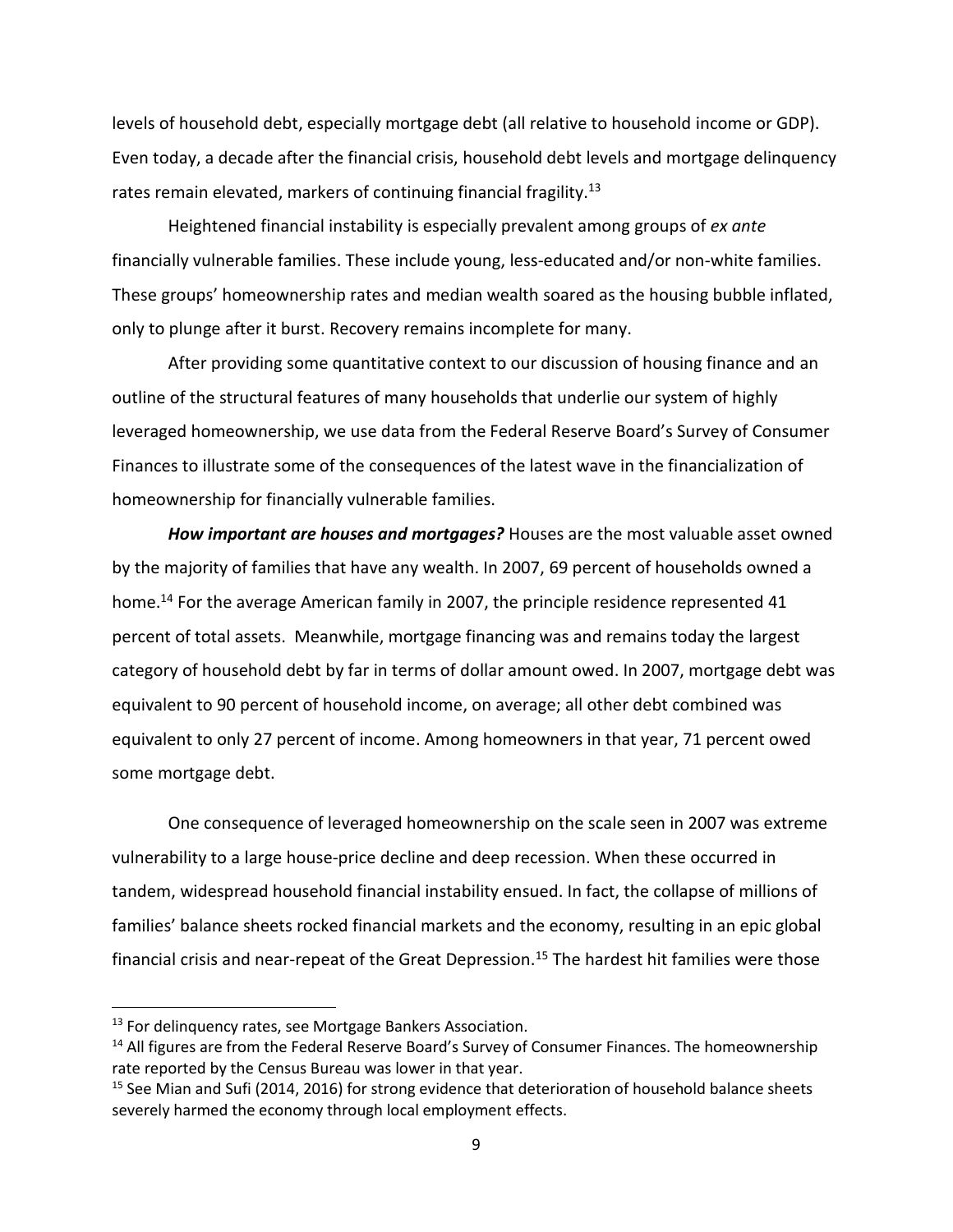known to be vulnerable. For example, pre-crash evidence clearly pointed to high risks posed by homeownership to minority and low-income families.<sup>16</sup>

This may seem obvious in hindsight, but it was far from obvious before 2008 that such a scenario was even possible, let alone likely. First of all, there were strong private-sector incentives to keep the housing and mortgage markets going, alongside extensive oversight and regulation of financial institutions and markets. At the same time, the socialization of large downside housing and mortgage risks provided a substantial shock absorber. How could a massive collapse have happened?

A few numbers illustrate the scale and consequences of highly leveraged homeownership gone wrong. The share of families that were seriously delinquent on some debt doubled between 1992 and 2010 (both post-recession years), from 4 to 8 percent; even in 2016, the serious-delinquency rate remained at 6 percent. As many as one out of every five or six home owning families left homeownership involuntarily. The loss of household wealth was widespread and massive, although some of the post-crash decline surely represented deflation of an unsustainable bubble in housing values that overstated pre-crash wealth in some sense. Median family wealth declined about 40 percent, from roughly \$140,000 in 2007 to \$84,000 in 2013 (both expressed in terms of 2016 purchasing power).

*Why highly leveraged homeownership?* From a microeconomic perspective, research has focused on these features of the U.S. leveraged homeownership system (among others):

■ Rent vs. own: Most families prefer owning to renting

 $\overline{\phantom{a}}$ 

 Debt vs. equity: If a homeowner requires external financing, it is almost always in the form of debt, not equity or another type of risk-sharing financial instrument

<sup>&</sup>lt;sup>16</sup> Turner and Smith (2009) find that African-American, Hispanic and low-income families were more likely to exit homeownership than white and high-income families between 1999 and 2005, even before the crash. Emmons (2017) shows with Survey of Consumer Finances data through 2016 that the long-run average rate of housing wealth accumulation has lagged for African-American homeowners even though all other wealth owned by black families grew no slower than population averages.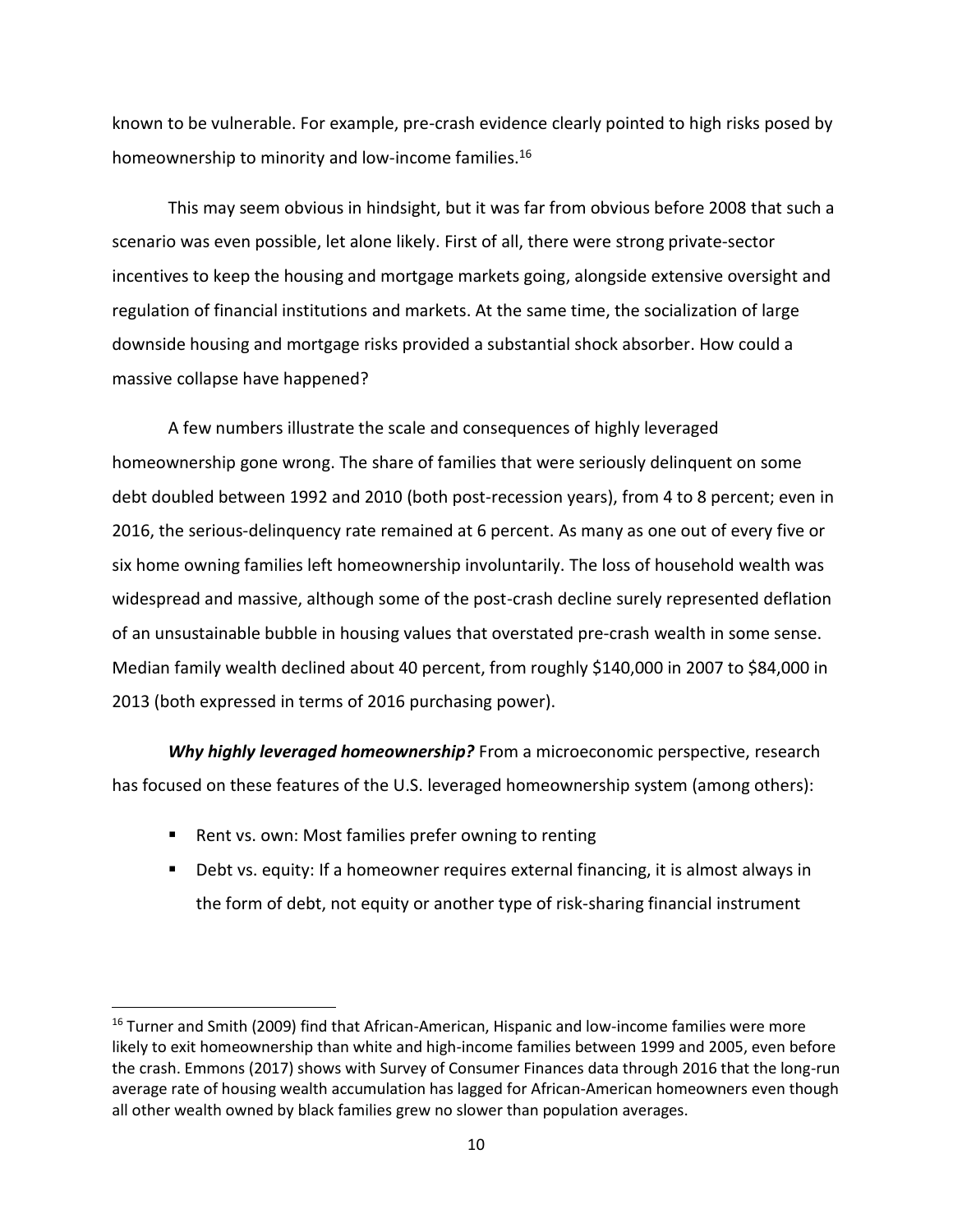- Leverage: The typical initial loan-to-value ratio is relatively high, usually at least 80 percent and currently near 90 percent $17$
- Loan term: The original maturities and amortization schedules of almost all first-lien mortgages are long-term (15 or more years, most commonly 30 years)
- Interest rate: The interest rate usually is fixed for the term of the loan
- Nominal vs. real or other principal-indexing method: Both principal and periodic payments usually are fixed in nominal terms; aside from short-term interest rates in some cases, the principal is never indexed to an economic variable that could facilitate hedging and risk-sharing, such as inflation, house prices or incomes<sup>18</sup>
- Collateral: The mortgage loan is secured by the property being financed with (but in some states without) recourse to other assets of the borrower
- Amortization: The loan is amortized to create level payments in nominal terms
- Default risk: The risk of mortgage default is shared by lenders, private insurers and government
- Mortgage funding: Mortgages may be held on the originator's balance sheet, sold or securitized for sale to investors

In our judgment, the key features are the first three listed above: Why is there a strong preference to own? Why is unindexed debt used rather than equity or some other type of risksharing instrument? Why is leverage typically so high? The other dimensions also are worthy of study but we believe the critical vulnerabilities associated with leveraged homeownership are captured by these three elements.

*Rent vs own.* Surveys consistently reveal a strong preference for owning over renting throughout the population. Not surprisingly, individuals mention a myriad of underlying motivations for this preference, most of them vague and impressionistic rather than a reflection of a cold financial calculation of risks, costs and benefits.<sup>19</sup> To represent this

<sup>&</sup>lt;sup>17</sup> See Urban Institute (2018).

<sup>&</sup>lt;sup>18</sup> Denmark is a country in which mortgages always can be refinanced if lower interest rates are available even if a borrower falls into negative equity, greatly reducing default risk. See Berg, Nielsen and Vickery (2018) and Badarinza, Campbell and Ramadorai (2016).

 $19$  See Opportunity Agenda (2011) or periodic polling on attitudes toward housing (for example, Gallup or Pew). A 2013 Gallup poll question—"What are some of the reasons why you decided to own your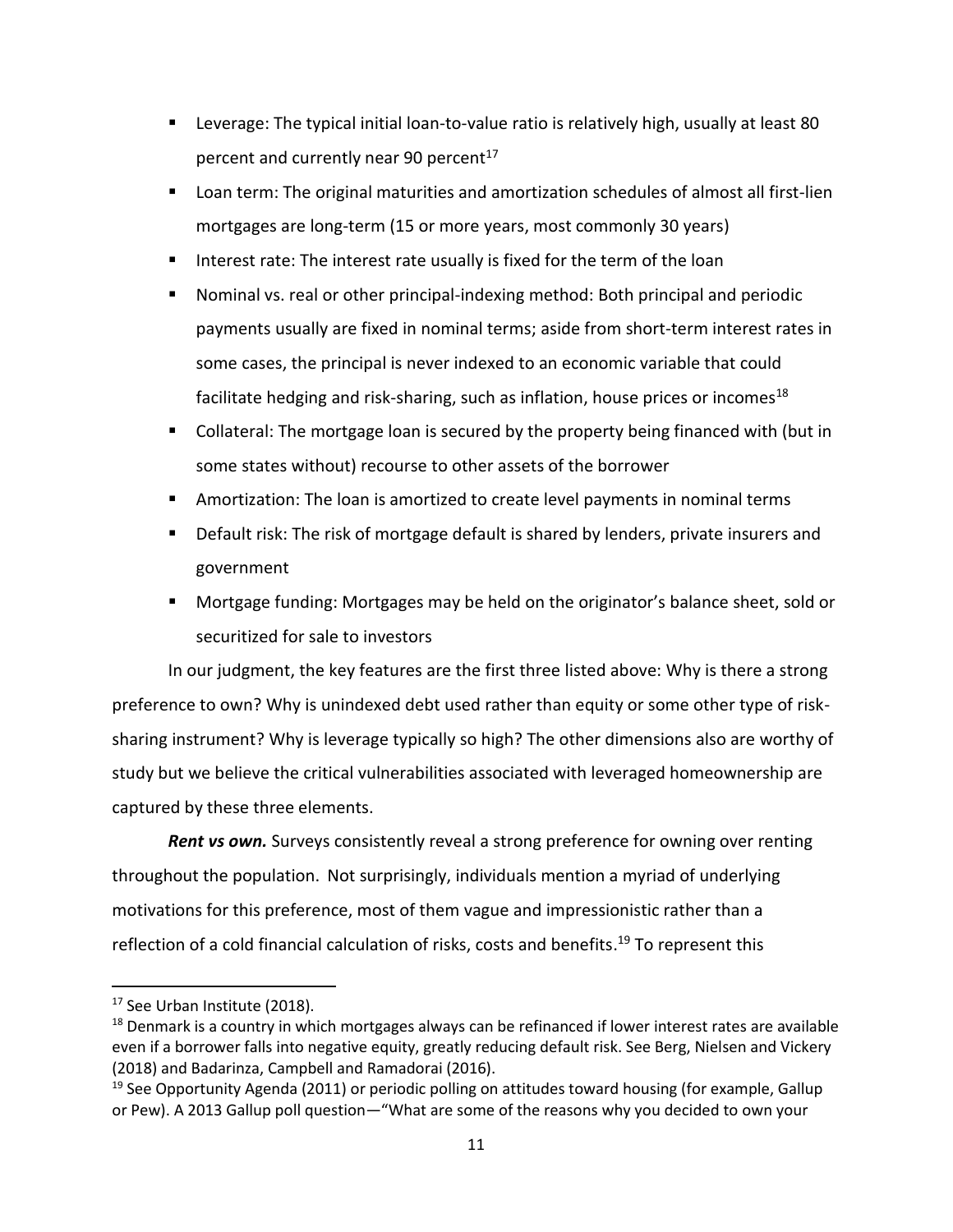overwhelming preference, most economic models essentially *assume* this outcome. Iacoviello and Pavan (2013) simply state that families "gain utility" when becoming homeowners. Sommer, Sullivan and Verbrugge (2013) posit in a tenure-choice housing model that all families prefer to own rather than rent due to tax, housing quality and perhaps other reasons. Kiyotaki, Michaelides and Nikolov (2011) assume that homeownership is preferred because it allows modifications to be made to the housing unit. Chambers, Garriga and Schlagenhauf (2009) is an exception to the "just assume it" approach, analyzing income-tax incentives for owner occupation, which began in the Civil War era.

But even if tax incentives can be shown to induce a strong preference for owning, the point we wish to make remains. Economists struggle (or don't even try) to explain why owning is preferred to renting among most families, even those with weak financial situations. As Piazzesi and Schneider (2016) point out, this is problematic for our understanding of homeownership because owning a single house with a big mortgage is a risky proposition with possibly dire financial consequences, as we learned all too well in the recent crisis.

*Debt vs. equity.* There are a few basic reasons why debt is preferred to equity by homeowners in most housing models. Because virtually everyone prefers to own (by assumption), young and other poor families must find outside funds to make a purchase. In current circumstances, that means debt. A second reason debt may be preferred is that it confers tax advantages to some borrowers. These benefits are heavily skewed toward borrowers with higher incomes and tax rates, a point that is both obvious and entirely contrary to the stated intent of public policy toward homeownership. Home-secured debt also may be the only or the cheapest type of debt a household could access to finance a portfolio of assets other than the house itself, although Willen and Kubler (2006) argue that the gains from financing equity investments this way, for example, are likely to be very small for low-wealth households.

home rather than rent?"—elicited the following responses, in descending order of frequency: An investment/Appreciate in value; Believe in owning/Have always owned; Build equity/credit; Smarter thing to do/Don't want to throw away money; Cheaper/More cost effective/Better deal; Don't want to pay rent/Live in a rental/Pay others; Financial security/Stability; For the family/Our home; Freedom/Able to do what I want; Pride of ownership; Tax deductions; Location/Nice area/Private; More space/comfort/convenience; Can afford to own; Inherited/Gift; The American Dream.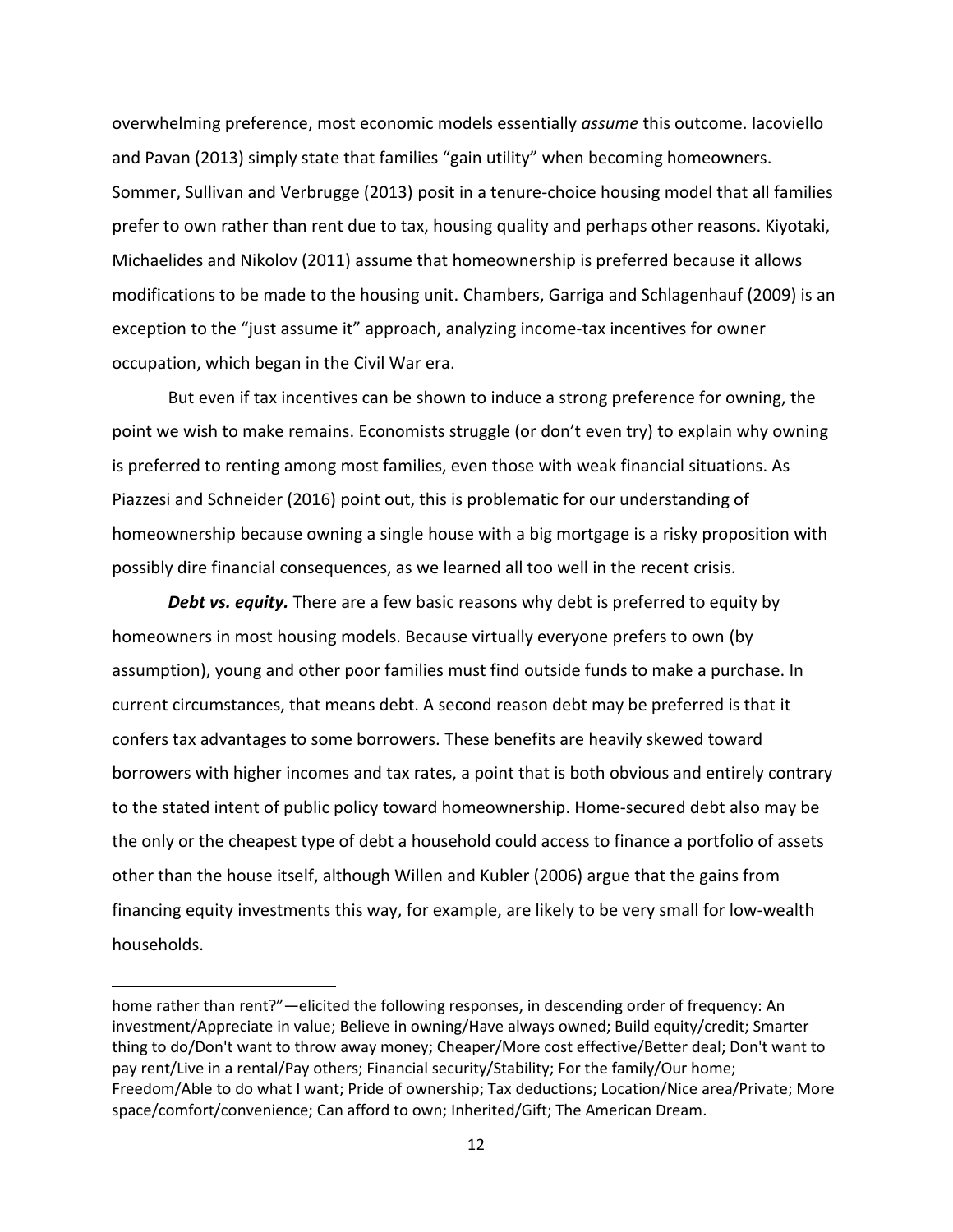From the lender's perspective, debt is efficient because it deals with adverse selection and moral hazard relatively well. Debt is a "hard claim" that requires relatively low monitoring and is relatively easy to enforce in the legal system. When combined with a collateral requirement, it protects the lender against unwittingly engaging with an unreliable borrower. An equity or other risk-sharing contract is inherently more ambiguous, hard to enforce (except perhaps in the case of fraud) and subject to hold-up or renegotiation threats by the homeowner. Thus, while a debt contract is not perfect (what economists call "first-best optimal"), it may be "second best," or optimal given unavoidable constraints on information flows, and therefore preferred to a shared-equity arrangement.

*High leverage.* The fact that the desire to own is widespread and strong; because debt is the preferred financing contract; and because most first-time homebuyers are relatively poor, high loan-to-value ratios at origination result.<sup>20</sup> Mortgage lenders are willing to extend high-LTV loans because they perceive well-underwritten mortgage loans to be low risk and, with the reassurance of a federal-government backstop for catastrophic risk, their downside risk is limited.

*Are we missing something about bubbles?* Can bubbles ever be a good thing? In addition to being fodder for satirists like those at *The Onion*, the view that bubbles can be beneficial receives some justification in a few economic models. Miao and Wang (2018) describe a model in which a stock-market bubble is welfare-enhancing because it constitutes valuable collateral, loosening firms' credit constraints at least temporarily. The investments they are able to make could raise the economy's productive capacity permanently. Analogously, elevated house prices can do the same thing for families, providing extra homeowners' equity that can be "extracted."<sup>21</sup> While it lasts, a housing bubble can be both popular and useful to many firms, small business owners and homeowners.

Of course, when the bubble bursts, there are negative consequences—a recession in the Miao and Wang economy and higher consumer default risk in Bhutta and Keys' data because

 $\overline{a}$ 

 $20$  See Piazzesi and Schneider (2016) for a theoretical exploration of portfolio choice across the life cycle, including housing and mortgage decisions.

 $21$  See Bhutta and Keys (2016).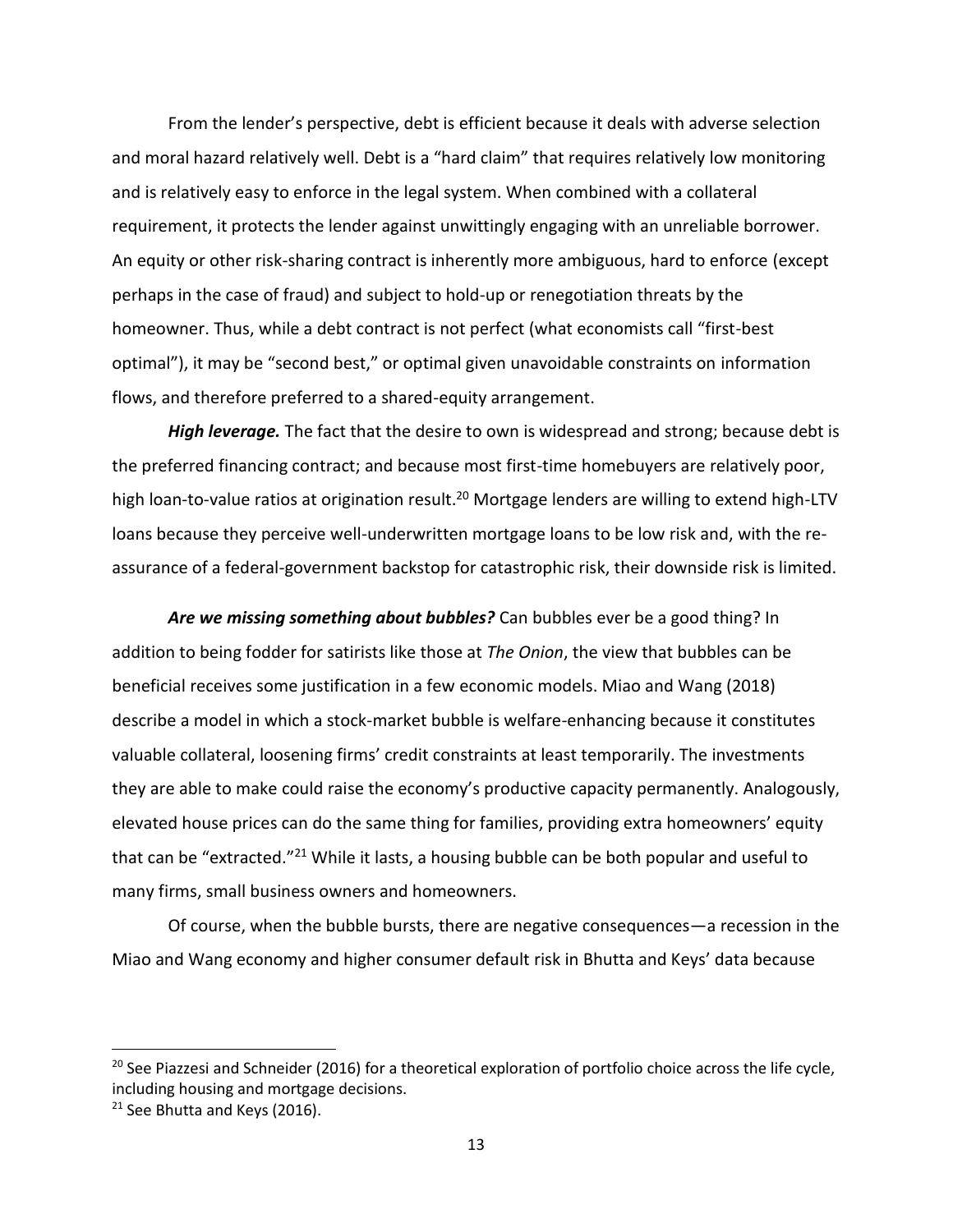home-equity borrowers tend to spend the money on current consumption or illiquid investments.

*The recent experiences of three groups of vulnerable families.* The 2007-13 declines in homeownership and median net worth were worse among some groups than the overall trends might indicate. To illustrate, we focus on a group of young families—in particular, those headed by someone born in the 1970s (i.e., 1970 through 1979). Between 2007 and 2013, family heads in this group were moving from their late twenties and early thirties to their mid-thirties and early forties. In other words, one would expect these families to be moving into homeownership in large numbers and to be accumulating wealth relatively rapidly.

We compare the six-year decline of this smaller group of young families to the trajectory we would expect based on the full sample of families of all ages observed in many different years. To do this, we estimated typical life cycles for homeownership and wealth accumulation based on almost 48,000 families observed once each in one of the ten waves of the Survey of Consumer Finances (SCF; triennially from 1989 to 2016).<sup>22</sup> We removed the fixed effects common to all families associated with the year in which the family was surveyed, giving us a "pure" life-cycle estimate using 1989 as the base year.

The median age of family heads in the 1970s cohort in 2007 was 33 years old; in 2013, it was 39 years. We predicted a homeownership rate of 51 percent at age 33 and a rate of 64 percent at age 39, both based on the entire SCF sample. The median net worth we predicted at age 33 was about \$40,200, with median net worth of about \$73,900 at age 39 (both dollar figures are expressed in terms of 2016 purchasing power).

Taking into account these predictable changes in homeownership rates and typical wealth as the cohort ages, we find evidence of substantial financial damage to the 1970s cohort overall and to several of its subgroups. Compared to the full-sample predicted life-cycle trajectories, the following deviations occurred between 2007 and 2013 among the groups noted:

 $22$  See Emmons, Kent and Ricketts (2018) for more discussion of generational trends in income and wealth.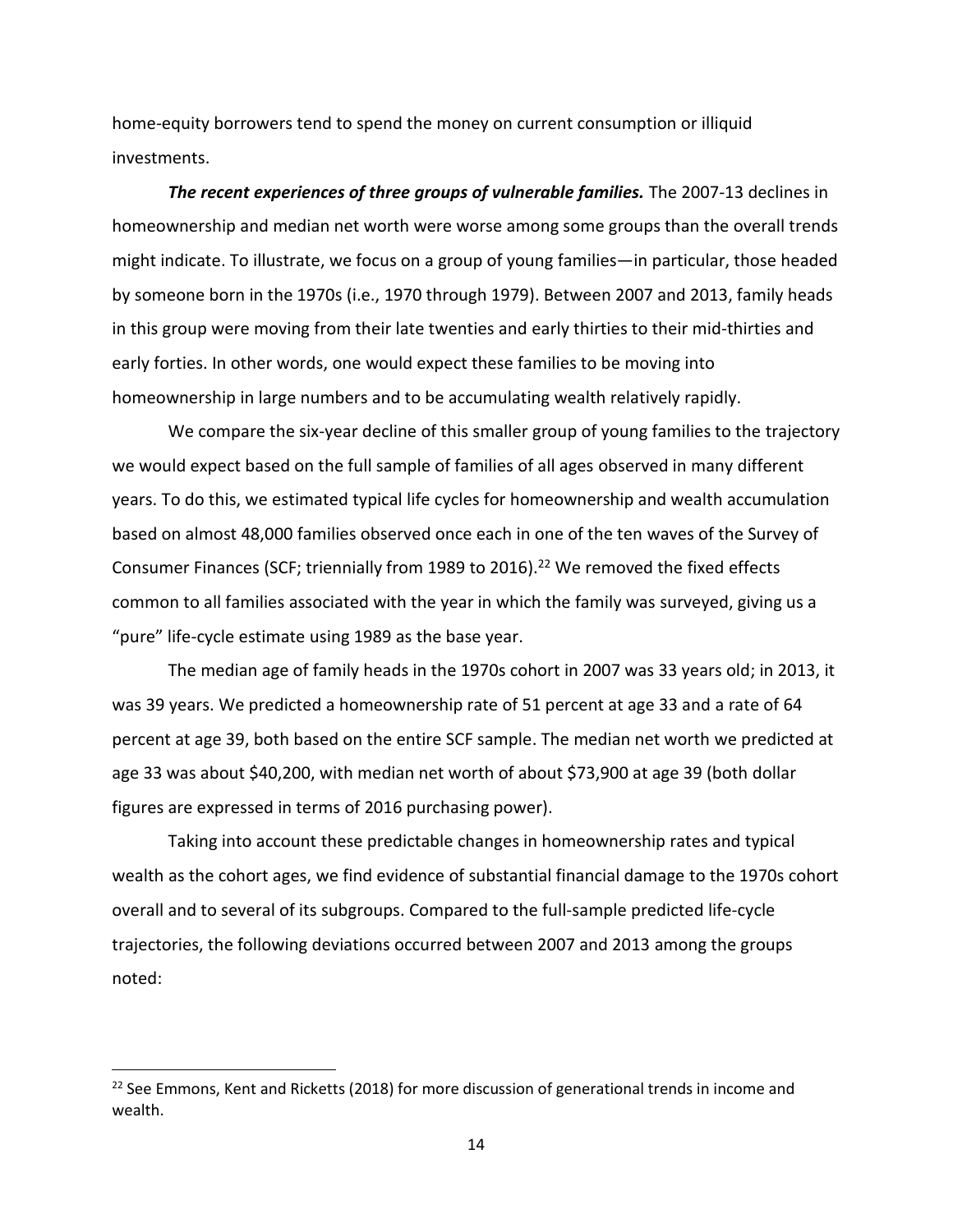- All families born in the 1970s: The homeownership rate declined 12 percentage points relative to the predicted life-cycle trajectory, while median net worth declined 47 percentage points relative to the predicted trajectory (see Figures 1 and 2); 23
- **Families born in the 1970s headed by someone without a four-year college degree:** Homeownership rate declined 16 percentage points, median net worth declined 31 percentage points (see Figures 3 and 4);
- Black family heads born in the 1970s: Homeownership declined 15 percentage points, median net worth declined 13 percentage points (see Figures 5 and 6);<sup>24</sup>
- Hispanic family heads born in the 1970s: Homeownership declined 21 percentage points, median net worth declined 35 percentage points (see Figures 5 and 6).

For many families in these groups, a substantial contributor to their declining wealth was highly leveraged homeownership. Indeed, the Fed estimates from aggregate householdsector data that homeowners' equity declined by almost 60 percent in real terms from peak (\$6.727 trillion in Q1.2006) to trough (\$2.730 trillion in Q2.2011), even though the total value of household real estate declined "only" 38 percent from peak to trough (\$11.362 trillion in Q1.2006 to \$7.089 trillion in Q4.2011).<sup>25</sup> Economic, social and political upheaval followed in the wake of this disaster and, in some respects, the turmoil continues to this day—especially for families most severely affected.

 $23$  To be clear, the homeownership rate of this cohort (median age 33) was 60 percent in 2007, and was 61 percent in 2013 (median age 39), an increase of one percentage point. The 1970s cohort therefore went from being 9 percentage points above the predicted level at age 33 to 3 percentage points below the predicted rate at age 39, a relative decline of 12 percentage points. Similarly, median net worth of the 1970s cohort was 4 percent above the predicted level at age 33 in 2007, falling to 43 percent below the predicted level at age 39 in 2013. Actual median net worth of this cohort increased slightly between 2007 and 2013, from \$41,900 to \$42,400.

<sup>&</sup>lt;sup>24</sup> The declines between 2004 and 2013 for black families born in the 1970s were 15 and 50 percent, respectively.

<sup>&</sup>lt;sup>25</sup> Federal Reserve Financial Accounts of the United States. Nominal values are deflated by the Consumer Price Index. The greater proportional losses in home equity are due to leverage, which magnifies changes in real-estate values.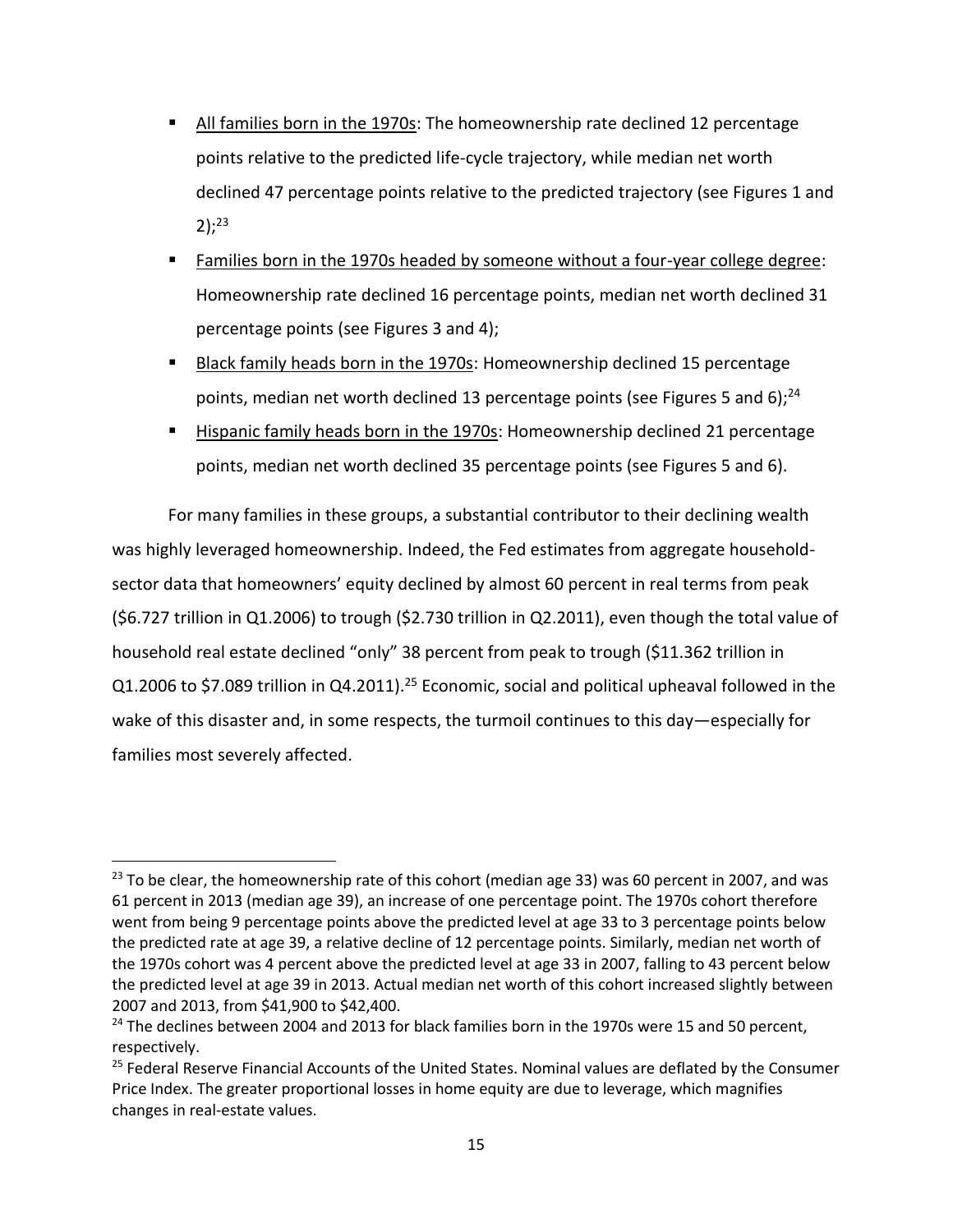Although homeownership rates for these groups were temporarily boosted during the housing bubble—as noted, the homeownership rate of the entire 1970s birth cohort was 9 percentage points above the predicted level in 2007, at median age 33—, the subsequent crash left them below the trajectories we would expect in many cases. Even worse, elevated debt-toincome levels taken on during the boom remained very high after the crash and severedelinquency rates remained elevated through 2016, 10 years after the housing bubble peaked. In particular:

- The 1970s cohort's mean debt-to-income ratio in 2007 was 75 percentage points higher than predicted and, in 2016, it still was 43 percentage points higher than predicted for that age (42 years old; see Figure 9);
- **The share of families with a serious delinguency (any payment 60 days or more past** due) was above the expected level at every age we observed, remaining 1.8 percentage points higher than expected at age 42 in 2016 (see Figure 10).

As described above, median net worth of these groups fell substantially below the levels one would predict at their ages based on the experiences of other SCF families observed over time. Thus, highly leveraged homeownership was associated with deteriorating financial stability of many of the most vulnerable households.

Of course, not all 1970s groups fared equally poorly. Families headed by a white fouryear college graduate were hit by the crash but have recovered more strongly than the vulnerable groups highlighted above. (See Figures 7 and 8.) Homeownership has plateaued since 2007, but remains very close to the level we predicted for the group at age 42. Median net worth has increased rapidly after the initial setback suffered in 2010, again leaving the median member of this group very close to the level we predicted. Thus, while white college graduates born in the 1970s suffered from the crisis, there is no lasting damage evident in their homeownership or median net-worth positions as of 2016. This is starkly at variance with families headed by non-college graduates, African Americans and Hispanics of the same age. For them, the imprint of the financial crisis remains quite visible even in 2016.

16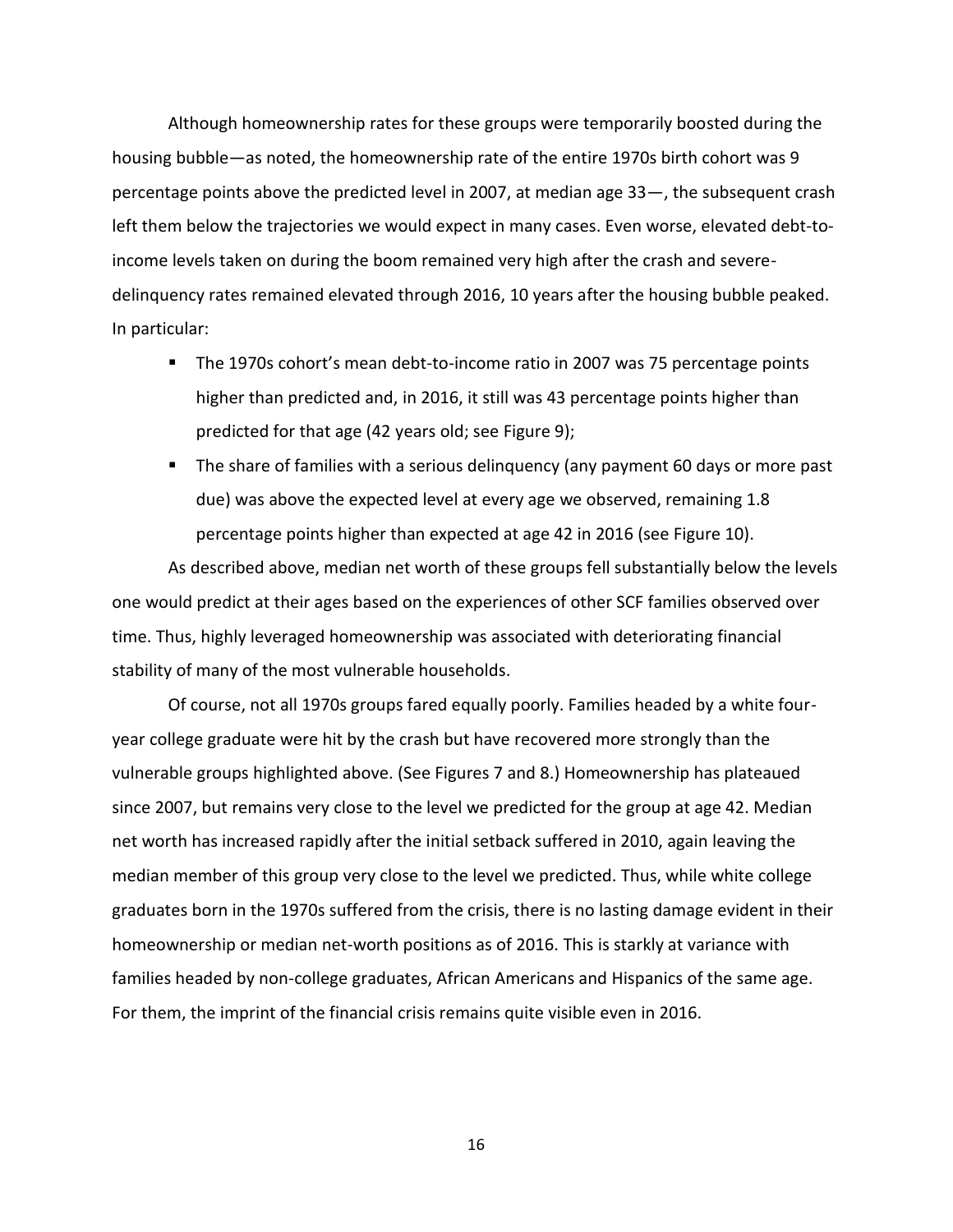# **III. Leveraged Bubbles: Do Government Policies Create or Exacerbate Boom-Bust Housing Cycles?**

Debt-fueled asset-price booms are not new nor are they unique to the U.S., of course. Jorda, Schularick and Taylor (2015) provide a historical and international survey of what they term leveraged bubbles, primarily in housing. Drawing on a new dataset from 17 countries over a period of 140 years, covering equity markets, house prices and bank lending, they find the most damaging asset bubbles are credit-financed housing bubbles. Likewise, Lombardi, Mohanty and Shim (2017) use data from 54 countries since 1990 to document positive shortrun but negative long-run growth consequences of increased household borrowing, most of which is mortgage debt. 26

The essential ingredients for creating a leveraged bubble are rapidly rising asset prices and strong credit growth that is used to finance the escalating value of transactions. There is an active debate in economics focused on whether asset bubbles precede rapid credit growth or exogenous shocks to credit growth or collateral constraints spur asset bubbles, especially with reference to the recent crisis.<sup>27</sup>

Pinpointing the direction of initial causation is not critical for our discussion here. In any case, we share the eclectic view expressed by Piazzesi and Schneider (2016):

[T]he nature of the shock that started the housing boom is [still] not well understood. Changes in housing preferences, expectations, foreign capital inflows or down-payment constraints are essentially stand-ins for changes in various market participants' attitudes towards housing and housing credit. To understand what generates these changes requires theories of expectation formation, financial innovation as well as international capital-market integration (p. 1628).

l

 $26$  Emmons (2018) shows that countries with high homeownership rates in 2005 experienced large subsequent declines in growth.

<sup>&</sup>lt;sup>27</sup> See Guerrieri and Uhlig (2016) or Piazzesi and Schneider (2016) for overviews of the debate. See Foote, Gerardi and Willen (2012) for the case, based on "twelve facts about the mortgage market," that optimistic beliefs about rising house prices preceded and, in an important sense, caused rapid mortgage credit growth to follow. Justiniano, Primiceri and Tambalotti (2015) match empirical evidence to a calibrated model in which rising house prices spur a lending boom through increased collateral values. Mian, Sufi and Verner (2017) and the references therein present evidence for the opposing view—that a credit supply shock instigated the housing bubble.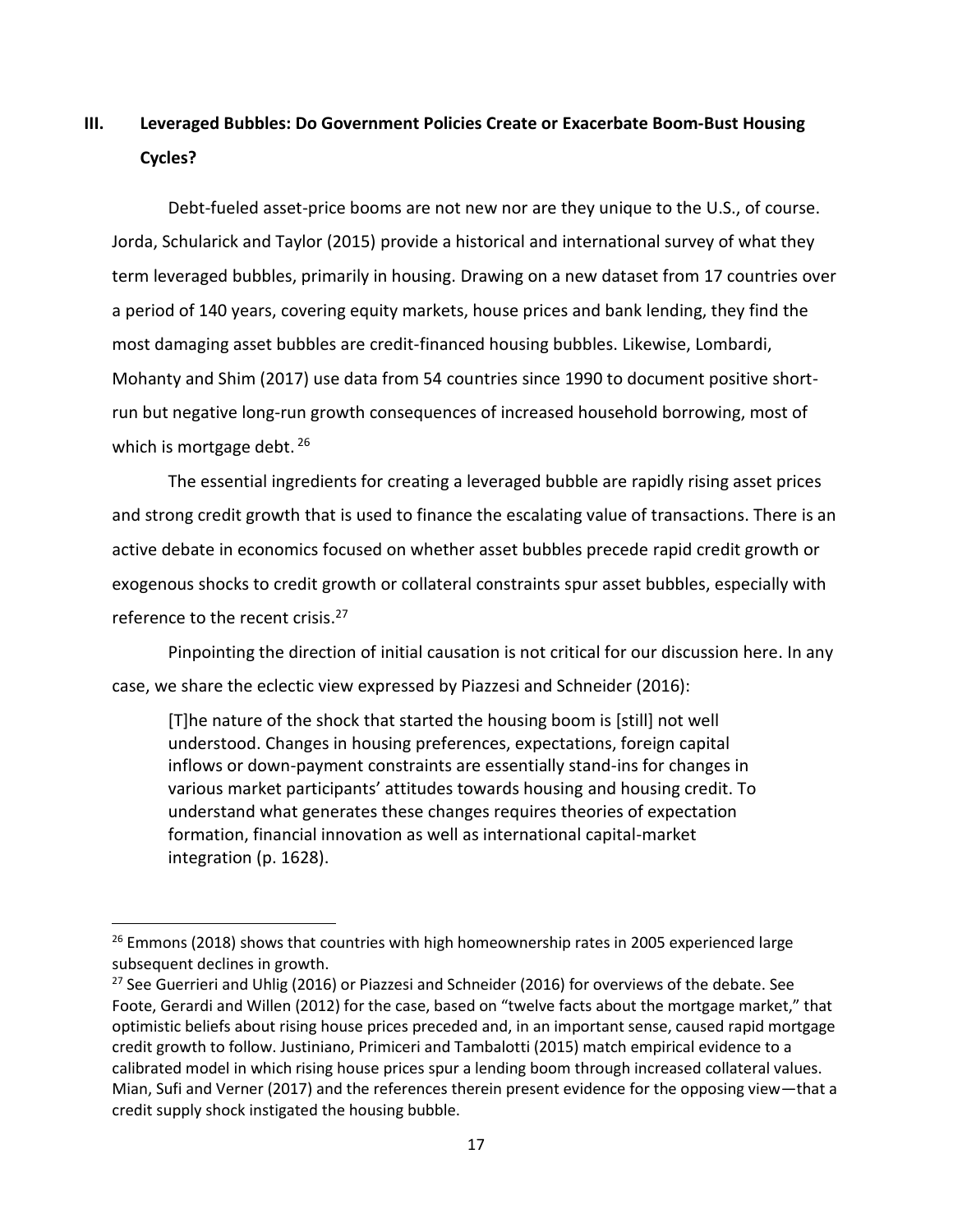Once a credit-fueled housing bubble is underway, its ultimate source matters little. Moreover, because we believe there is scope for policy actions (or inaction) to prevent overly optimistic beliefs about house prices from forming and there also are financial policies that can slow credit growth, both putative sources of bubbles should be pursued and, ideally, prevented.

We discuss three types of government policies that may create or exacerbate boombust housing cycles:

- **Micro policies: Tax, zoning and foreclosure/bankruptcy rules, notably recourse rules;**
- Monetary policy: Including both interest-rate management and crisis-management tools; and
- Financial policies: Mortgage-market structure and financial liberalization.

*Micro policies.* Perhaps the primary way government policies create or exacerbate housing bubbles is through extensive micro-level interventions. Tax preferences for owner occupation and debt financing are part of the income-tax code. In addition, local zoning, landuse, licensure, rent-control, eminent-domain and other regulations exert significant influences on housing. As Rosen (1985) states, "The American housing market is subject to a mindboggling array of government interventions by various levels of government."

These policies affect not just housing demand but also housing supply. The stock of built housing in the United States, consisting primarily of detached single-family units rather than multi-family units, as in some countries, reflects not just geography and preferences but also policies.

A typical research finding is that, due to the regressive income-tax preference for debt, homeowners buy bigger houses and take on larger mortgages than they otherwise would. In fact, a complete elimination of the mortgage interest deduction might be expected to result in all of the following changes, some of which run counter to conventional wisdom:<sup>28</sup>

- Five percentage-point increase in the homeownership rate;
- Roughly four percent decline in average house prices, with larger price declines for more expensive houses and smaller price declines for cheaper houses;
- More than 30 percent decline in the average mortgage balance; and

<sup>&</sup>lt;sup>28</sup> See Sommer and Sullivan (2018).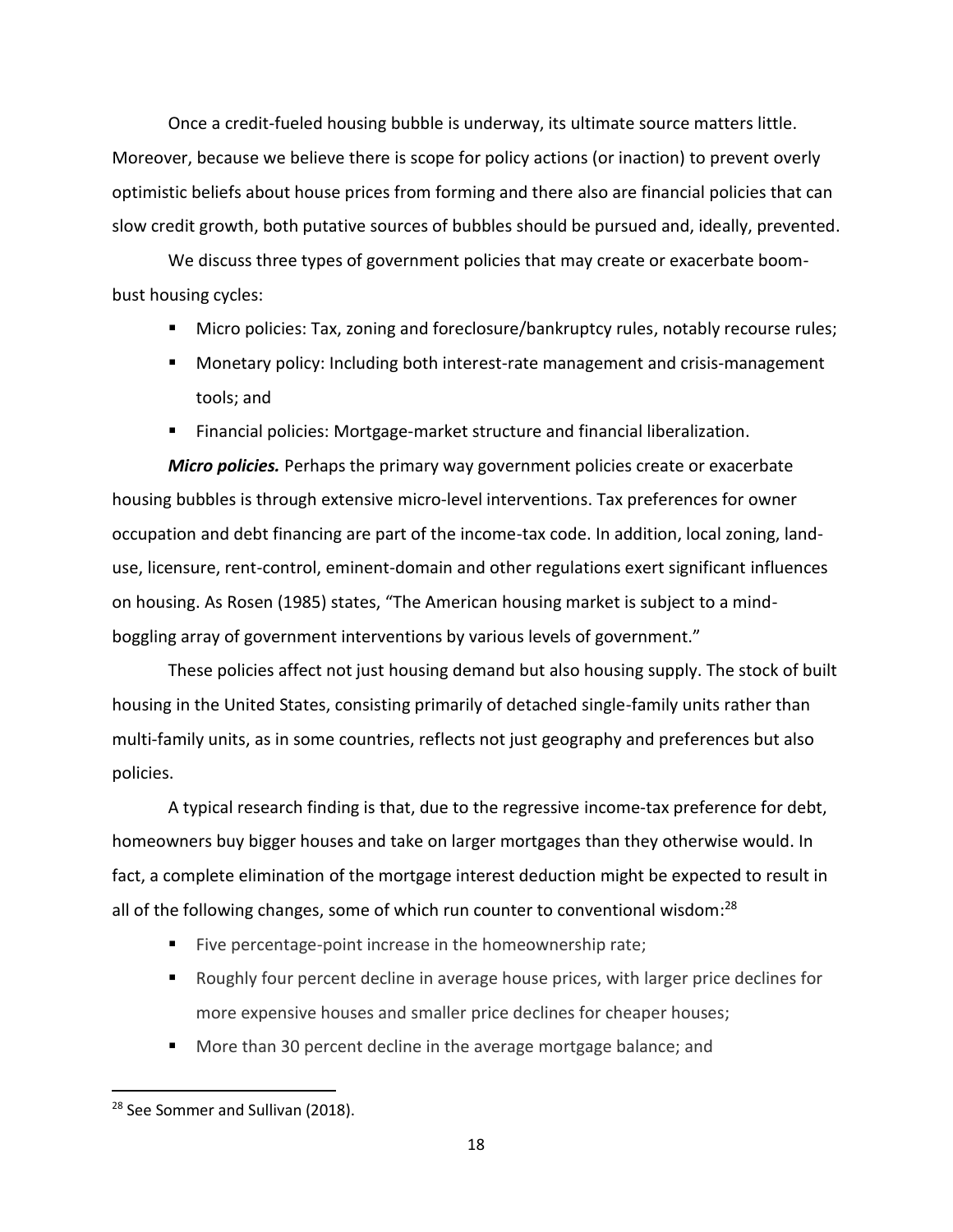Negligible change in rents, although landlords' profitability would decline.

Recourse—that is, the legal right of a lender to pursue a defaulting mortgage borrower's other assets—is a potentially important contract feature that lowers *ex ante* default risk but can, if not independently controlled, increase equilibrium loan-to-value ratios.<sup>29</sup> Not all mortgage defaults in so-called recourse states result in a lender pursuing a legal judgment against the borrower's other assets, however, because the process is expensive and some defaulters have few assets to pursue or they are difficult to seize. The bottom line is that, compared to many European countries, the U.S. has a relatively lax system of recourse (i.e., seldom enforced) which, all else equal, results in higher default and foreclosure rates.

Given the panoply of complex and interacting micro-level government policies affecting housing demand, as well as the path dependence of a housing capital stock that has been skewed toward owner occupation for many decades, it is not at all clear how an "undistorted" housing market would look. If this hypothetical market consisted of more renter households and fewer owner-occupiers and, among the owners, more equity finance and less debt, then the complete set of policies we have now constitutes a first, important way that government policies have helped to create and exacerbate housing bubbles. As noted above, the preference of many Americans for owner occupation influences government policies while, at the same time, the existence of these policies shapes individual actions. Separating preferences from policies, in other words, is not an easy task.

*Monetary policy.* The 1987 stock-market crash and its economically benign aftermath convinced many that, contrary to the emerging "efficient-markets/rational-expectations" paradigm in mainstream economic and financial theories at the time, asset bubbles—or at least highly volatile asset prices that are difficult to reconcile with movements in fundamentals really can exist in a modern economy. Meanwhile, Federal Reserve Chairman Alan Greenspan's vigorous—and apparently successful—policy response to the crash laid the groundwork for an

 $\overline{a}$ 

<sup>&</sup>lt;sup>29</sup> See Hatchondo, Martinez and Sanchez (2015). The National Consumer Law Center classifies these ten states as non-recourse states: Alaska, Arizona, California, Hawaii, Minnesota, Montana, North Dakota, Oklahoma, Oregon and Washington.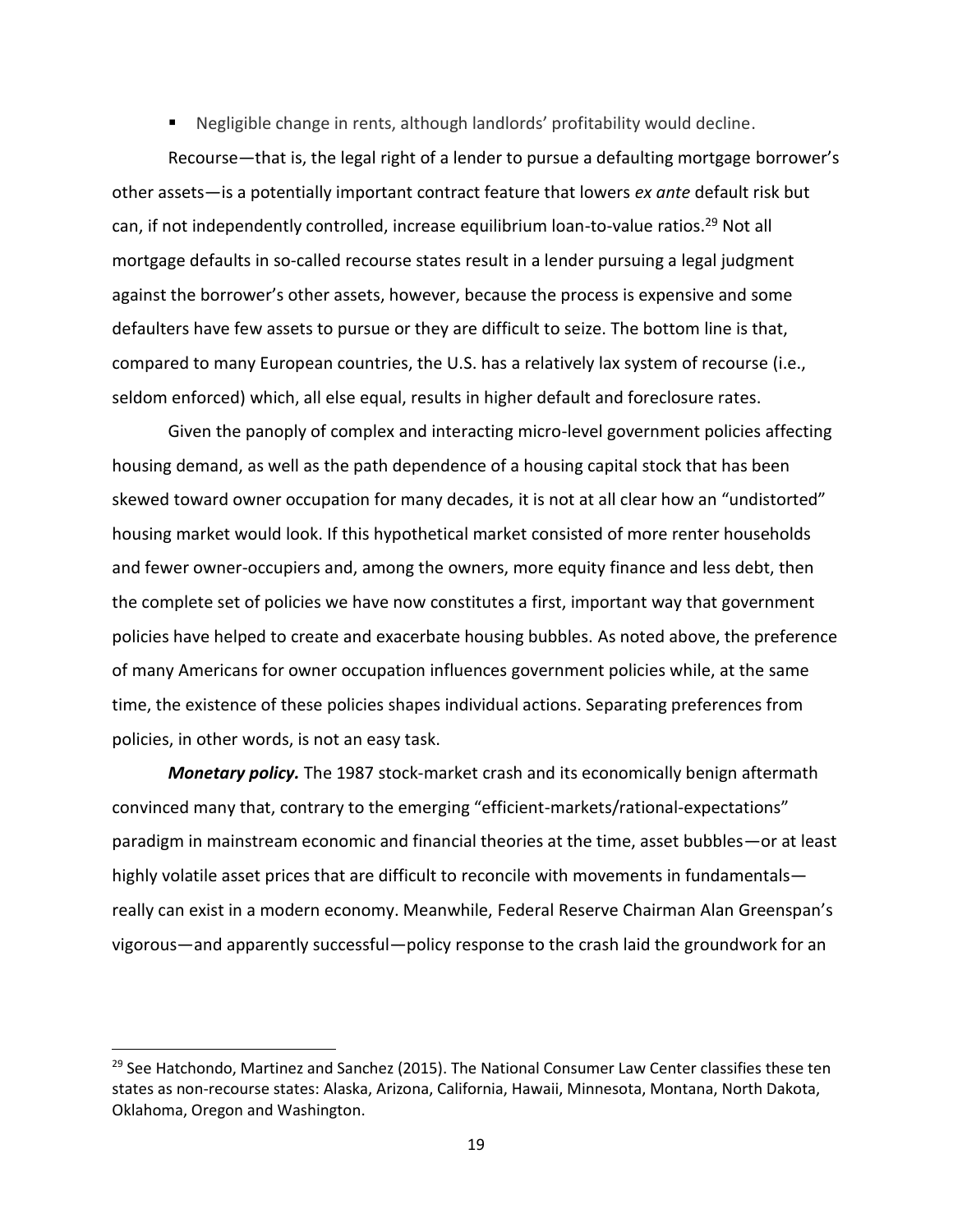asymmetric monetary-policy reaction function that became known colloquially as the "Greenspan put."30

In effect, the Fed would not resist or lean against rapid credit growth or asset-price appreciation unless faster consumer-price inflation also threatened. Conversely, if credit growth or asset prices crashed, the Fed would quickly slash interest rates and keep them low for an extended period. This "mopping-up" strategy seemed to work again after the IT-driven stock-market bubble burst in 2000.

Greenspan's successors followed the same game plan after the housing bubble burst.  $31$ This approach, in turn, may have contributed to lower average real interest rates and the creation of a "debt trap"—a buildup of private- and public-sector debt that greatly raises the cost of tightening monetary policy. The debt overhang then validates market expectations of low average interest rates in the future and spurs yet another boom-bust cycle.<sup>32</sup>

Another important aspect of monetary policy that had been rarely used in the decades before the financial crisis is lender-of-last-resort (LLR) policy. In contrast to the Fed put, which immediately affects the entire economy, LLR policy is directed at individual institutions or markets. Students of LLR policy throughout history have warned of the cumulative build-up of risk-increasing moral hazard that results from rescues of individual banks, such as Continental Illinois or, in the early stages of the financial crisis, Bear Stearns. These precedents probably

<sup>&</sup>lt;sup>30</sup> See Dahiya, Kamrad, Poti and Siddique (2017) and the large, active literature on the "Fed put" referenced therein. For a policymaker's view, see "Market Bailouts and the 'Fed Put'", by William Poole (2008), who was president of the St. Louis Fed at the time his article appeared. Although he believed many people misunderstood what the Fed was doing, Poole stated, "There is a sense in which a Fed put exists."

<sup>&</sup>lt;sup>31</sup> Barlevi (2018) describes the "lean vs. clean" policy debate that has developed since the 1990s. Even today, the Fed's rationale for cleaning up after rather than leaning against bubbles as they form is best captured in Ben Bernanke's Jackson Hole paper delivered before he joined the Fed; see Bernanke and Gertler (1999). A more sophisticated version of the argument that advocates inflation targeting rather than leaning against bubbles is in Gali (2017). Subsequent Fed chairs (Janet Yellen and Jerome Powell) have given no indication that they have a preference for leaning over cleaning.

<sup>&</sup>lt;sup>32</sup> See Borio, Disyatat and Rungcharoenkitkul (2018) for an analysis of destabilizing monetary policy when the policymaker ignores what they call the "financial cycle." They gauge the financial cycle with measures of credit growth and levels and changes in real house prices. In the authors' view, the Fed is at the center of a new global monetary-policy regime that generates asset bubbles and busts because they focus only on inflation and the business cycle.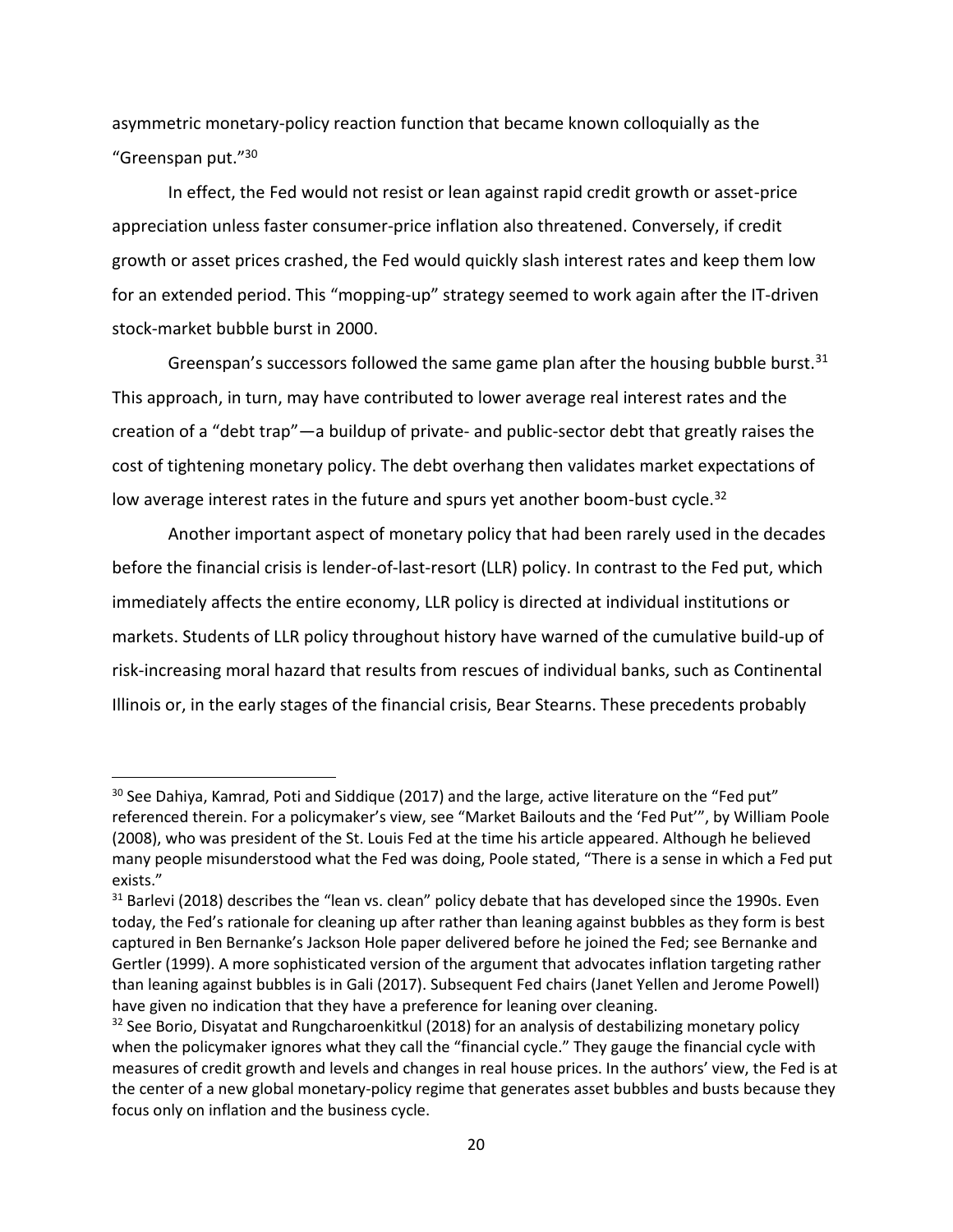contributed to the disruption unleashed by the Lehman Bros. failure, because market participants had expected it to be rescued, as well.<sup>33</sup>

Perhaps least important among the major aspects of monetary policy as a cause of housing bubbles is the systematic, business-cycle focused manipulation of short-term interest rates.<sup>34</sup> This is largely because the interest rate that matters most for housing—the long-term real interest rate—is set in global financial markets, not by the Fed, except for brief periods.

Some models assign a major role to low real long-term interest rates in driving up house prices—for example, Himmelberg, Mayer and Sinai (2005); Sommer, Sullivan and Verbrugge (2013); and Kiyotaki, Michaelides and Nikolov (2011)—but others find little net effect on house prices due to foreign capital inflows (the presumptive cause of low real rates), including Favilukis, Ludvigson and Van Nieuwerburgh (2017). A post-crisis fact that undermines the hypothesis that interest rates were the driving force in the housing bubble is that post-crisis interest rates are even lower, but—with a few exceptions like Canada, Australia and Norway housing bubbles in most countries burst long ago. If low long-term real interest rates were the main cause of high house prices, these prices should be even higher now than a decade ago. In any case, the role of central banks in determining the long-term real interest rate likely is small.<sup>35</sup>

**Financial policies.** The financial policies that have received the most attention in connection with leveraged homeownership are mortgage-market structure and mortgageunderwriting standards. Both are influenced, although not completely determined by, government policies.

<sup>&</sup>lt;sup>33</sup> See Gorton (2010).

 $34$  Taylor (2013) represents a minority view among economists that the Fed's medium-term interest-rate actions were a major contributor to the housing bubble and collapse. Perhaps unsurprisingly, he believes strict adherence to the Taylor Rule would have prevented the crisis.

<sup>&</sup>lt;sup>35</sup> An exception to this view is Borio, Disyatat and Rungcharoenkitkul (2018), who believe central banks, and especially the Fed, exert a persistent influence on the economy and the real interest rate. By allowing debt-fueled bubbles to form and burst, the Fed inadvertently creates a larger and larger debt overhang that makes higher policy rates more costly and, hence, less likely to be maintained. This lowers the average real interest right over time as the central bank repeatedly slashes interest rates to clean up after another bursting bubble.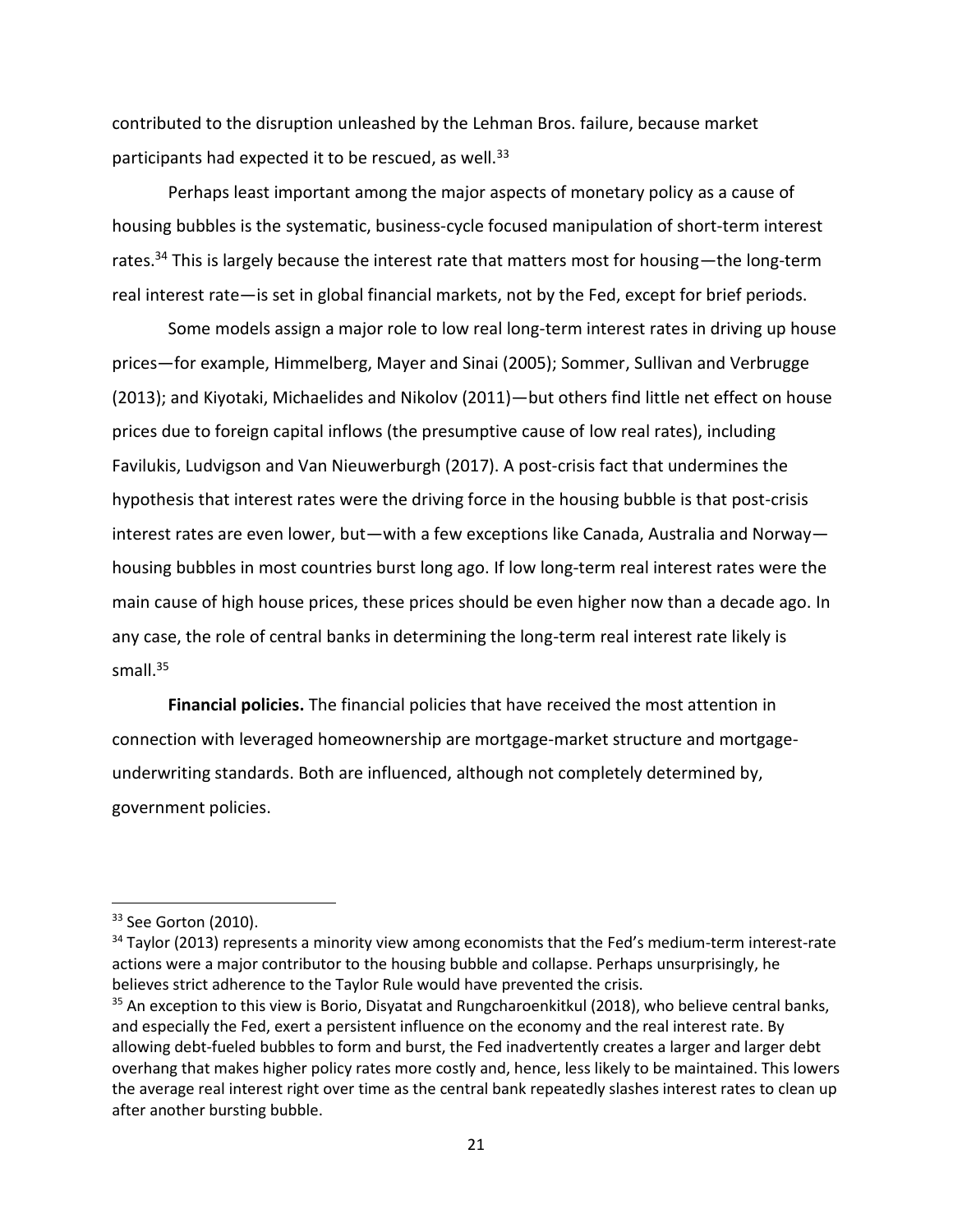The roles of market structure in the primary (i.e., mortgage origination) and secondary (i.e., mortgage sale and securitization) mortgage markets have been overshadowed by financial liberalization of mortgage underwriting, to which we turn below. Important research into topics like predatory mortgage lending<sup>36</sup> and the broader importance of securitization<sup>37</sup> was completed during the housing boom itself. But the dramatic ensuing events of the housing bust, the financial crisis and the Great Recession have obscured those topics, at least for now.

One of the themes of the current paper is that the underpinnings of our system of highly leveraged homeownership—including effective (or ineffective) competition, consumer protection and the functioning of the secondary mortgage market—are important in any discussion of reform. It is unfortunate that they have received comparatively little attention recently. For example, what to do with Fannie Mae and Freddie Mac—the giant housing Government Sponsored Enterprises that have been in a "short-term" conservatorship for over ten years—remains an unresolved question despite its significance. By default, catastrophic risk in the U.S. mortgage market has been nationalized. Despite the fact that Fannie and Freddie have disappeared from the front page, their fate is central to the future of highly leveraged homeownership. Without the GSE credit backstop for 30-year fixed-rate mortgages, it is unlikely that the private sector alone could or would provide a reasonably priced substitute. Like apple pie and the Fourth of July, the 30-year fixed-rate, freely pre-payable mortgage is uniquely American.

Meanwhile, a near-consensus has developed among economists that financial liberalization—including lax mortgage underwriting and low collateral requirements (i.e., very high permissible loan-to-value (LTV) ratios at origination) was at the heart of the recent housing bubble. In most unified treatments of the housing boom and bust, the reason the bubble burst was a reversal of financial liberalization. That is, it did not end due to Fed tightening of monetary policy; a reversal of global capital flows; new legislation (Dodd-Frank); the onset of a recession emanating from other sectors; etc. The only disagreement is about how financial liberalization happened in the first place—organically in the private sector or via government

<sup>&</sup>lt;sup>36</sup> See Bond, Musto and Yilmaz (2009).

<sup>&</sup>lt;sup>37</sup> See Gerardi, Rosen and Willen (2010).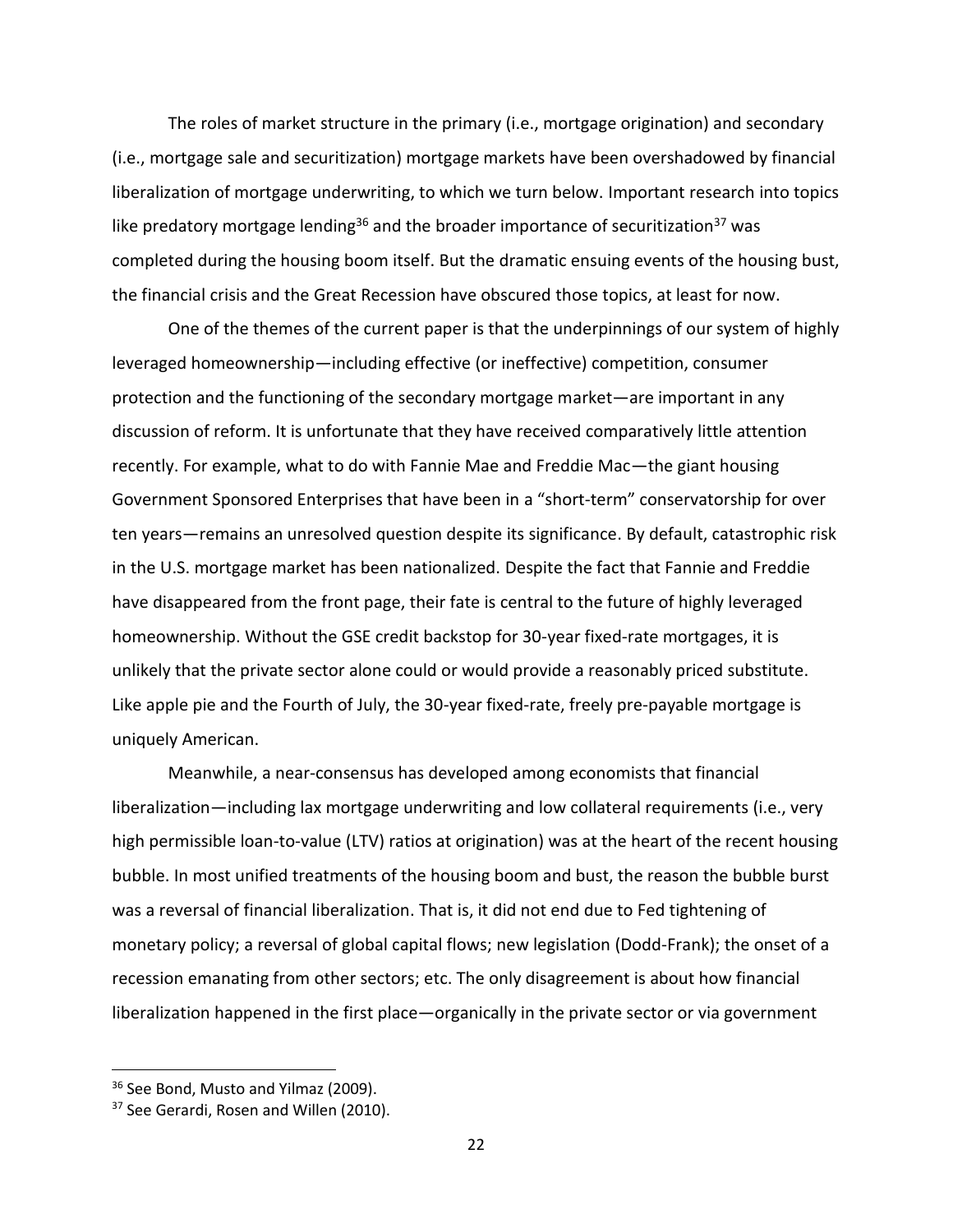policies; mainly in the form of laxer underwriting or higher permissible LTVs at origination—and exactly how and when it reversed.

As noted above, there is disagreement among economists about how important low long-term real interest rates (more precisely—large autonomous foreign capital inflows) were for inflating house prices. Disagreements about financial liberalization are more nuanced. Virtually all models find that higher LTV ratios resulted in (temporarily) higher homeownership rates because, often by assumption, virtually all households want to be homeowners but some were prevented by lack of a sufficient down payment.<sup>38</sup> Lowering the bar allowed more to jump over it.

Unfortunately, these new homeowners were—almost by definition—financially weaker to begin with (they were marginal, after all). It was precisely these families who then were most likely to crash out of homeownership when the bubble burst.

Whether financial liberalization also resulted in much higher house prices depends on the model. For example, Sommer, Sullivan, and Verbrugge (2013) say no; Favilukis, Ludvigson and Van Nieuwerburgh (2017) say yes. Conclusive evidence on this point awaits further research.

#### **IV. The Future of Highly Leveraged Homeownership: Is There Another Way?**

l

Across OECD countries, those with higher homeownership rates before the crisis experienced bigger declines in economic growth during its aftermath, suggesting that a highhomeownership policy may not be growth-enhancing.<sup>39</sup> Because mortgage indebtedness remains high for many homeowners, they remain quite vulnerable to another large house-price decline. Fuster, Guttman-Kenney and Haughwout (2018) provide state-level summary results of stress tests performed on individual homeowners' equity positions in the face of several severe house-price decline scenarios. According to their estimates, as of early 2017, only three percent of homeowners with mortgages had combined loan-to-value (CLTV) ratios of 100 percent or

<sup>&</sup>lt;sup>38</sup> See, for example, Kiyotaki, Michaelides and Nikolov (2011), Iacoviello and Pavan (2013), Sommer, Sullivan and Verbrugge (2013), and Favilukis, Ludvigson and Van Nieuwerburgh (2017).

<sup>&</sup>lt;sup>39</sup> See Emmons (2018). The U.S. ranks near the OECD sample median in both pre-crisis homeownership rate and post-crash growth slowdown.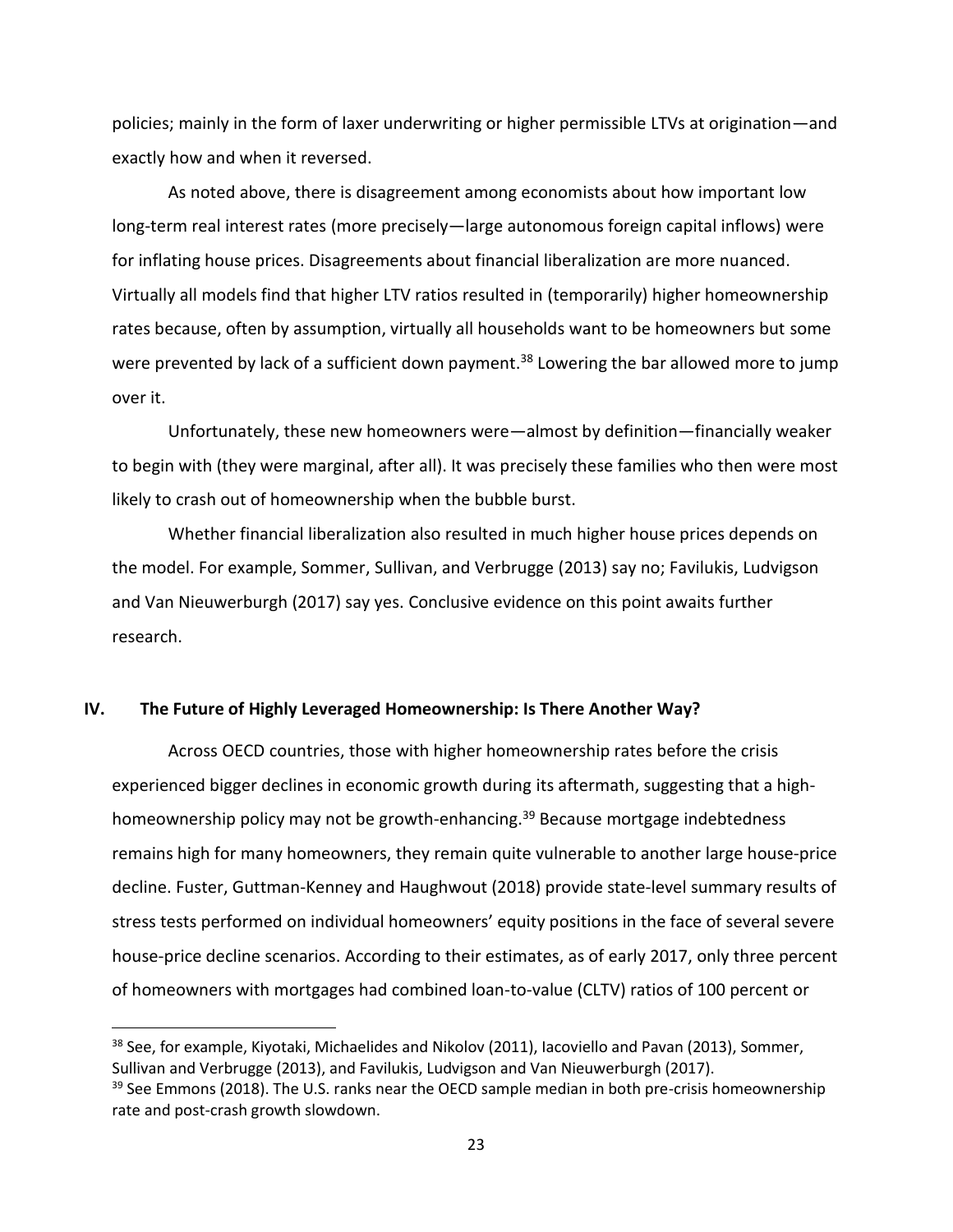more—i.e., zero or negative homeowners' equity. If house-price declines of the same magnitude as the recent peak-to-trough drops in each county were to occur now, about 38 percent of homeowners would fall into negative equity. The rate of serious delinquency (90+ days past due) would more than double, from 4.2 percent to 9.9 percent of homeowners. Although not as high as the worst levels seen in 2010-11, this would be comparable to the level of mortgage distress present in 2009.

Yet the appeal of homeownership remains undiminished, not least among some of the most vulnerable families:

Homeownership plays a unique role among racial and ethnic minorities, according to the October 2010 report by The Opportunity Agenda on the economic recovery. The meta-analysis of public opinion found that non-Hispanic white adults associate the American Dream primarily with freedom and financial security, whereas African Americans, Latinos, other non-whites, and recent immigrants define it mostly in terms of concrete indicators of, or means of achieving, economic well-being, citing homeownership, a good job, and wealth itself as important components of the Dream. (The Opportunity Agenda, 2011).

Perhaps we have no choice. Homeownership is desired by almost all adults, government policies remain firmly supportive and Fed policies may have inadvertently raised the likelihood of future cycles of bubbles and busts. Summers (2014) argues that increased financial volatility and recurring asset bubbles have become a feature of the "new economic normal" created by chronically low interest rates. He describes our likely medium-term economic future as an environment of "secular stagnation."

If we are destined to experience more housing bubbles, tax policies could be designed to take advantage of them. Joseph Stiglitz (2015) presents a model of land and credit in which land bubbles naturally occur. He shows that a modern version of Henry George's land-value tax (1879) can lead to higher average incomes and lower wealth inequality. Presumably the tax would tend to dampen the magnitude of the bubbles, too. Yet this long-standing economic argument for taxing land-based bubbles instead of or in addition to taxing income appears to have little political support.

24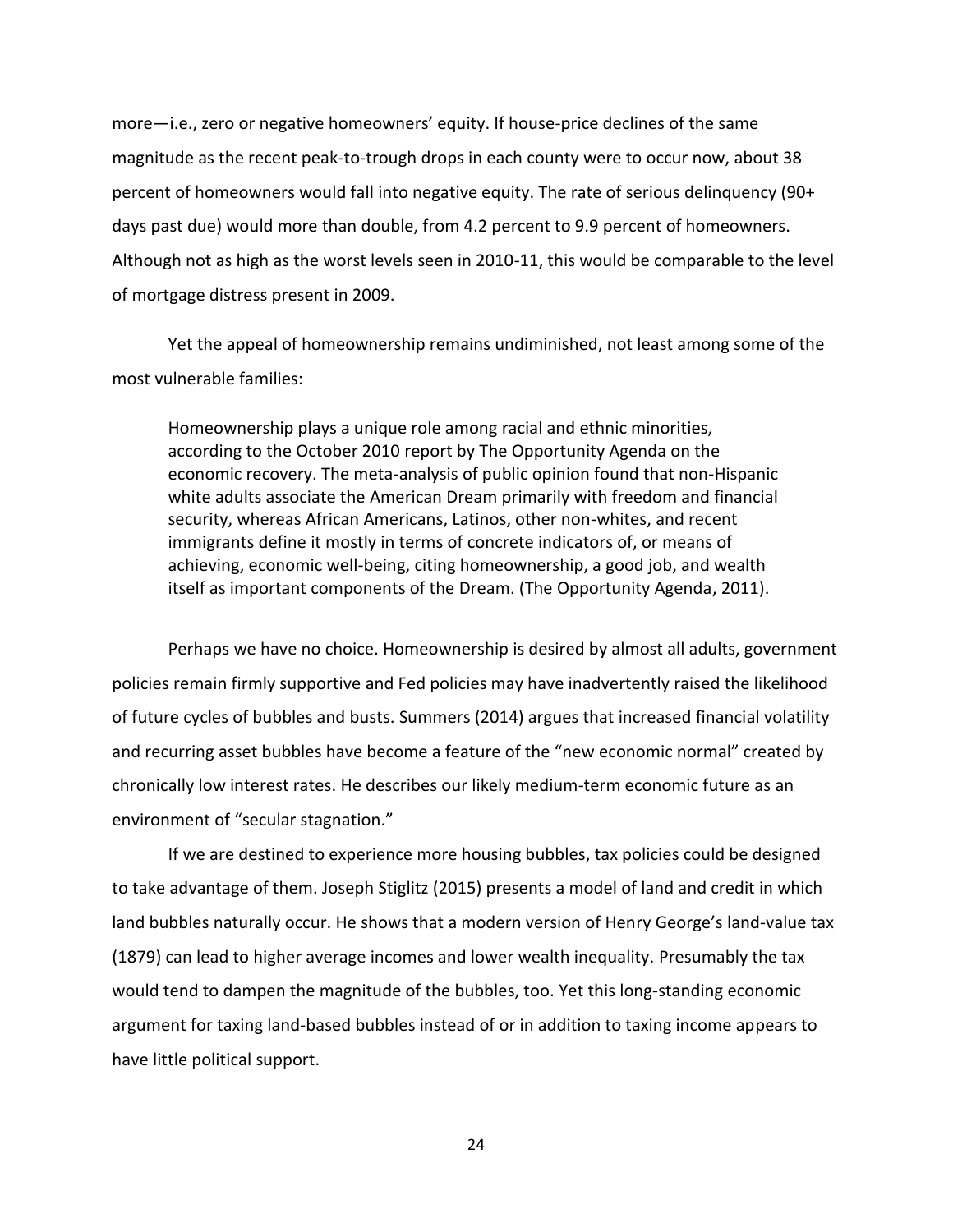We should at least use the recent traumatic experience to re-examine the importance we place on homeownership and the role high leverage plays in supporting it. Providing more support for rental housing—perhaps in addition to the substantial budget directed at owner occupation, rather than instead of it —could ease the disappointment of families who might not become homeowners until age 50 when previous generations entered at age 35. Reducing the tax preference for debt would be a step in the right direction, too.

The most basic question of all is, how should the government intervene, if at all?

A related question is whether the government should promote homeownership in the first place, given that it involves a large undiversified investment and potential welfare costs in default. (Piazzesi and Schneider, 2016, p. 1628).

If our ultimate goals are durable and widespread household and global financial stability—not leveraged homeownership *per se*—everything should be on the table.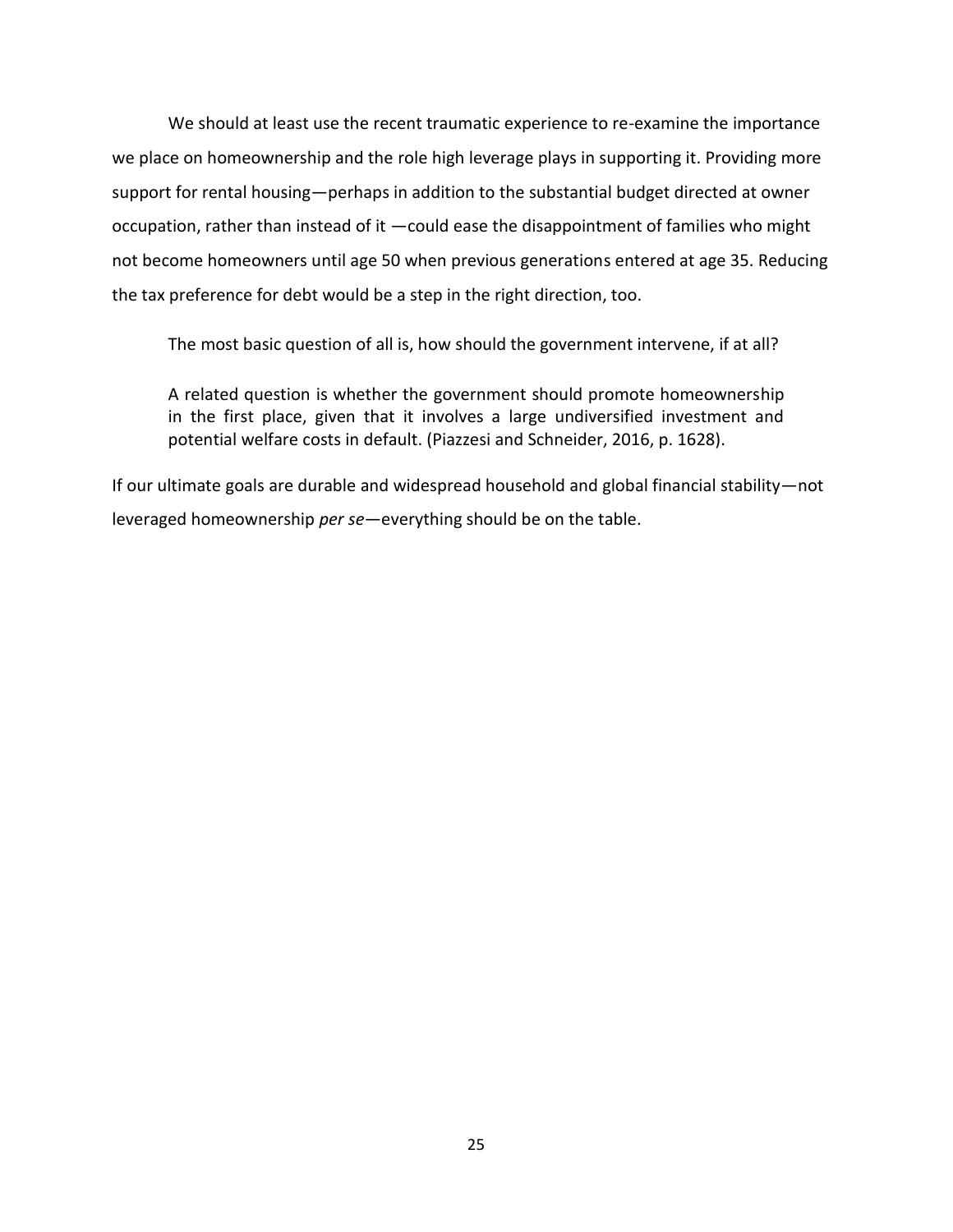#### **References**

- Badarinza, Cristian; Campbell, John Y.; and Ramadorai, Tarun. "International Comparative Household Finance," *Annual Review of Economics* 8 (2016), pp. 111-44.
- Barlevi, Gadi, "Bridging between Policymakers' and Economists' Views on Bubbles," Federal Reserve Bank of Chicago Economic Perspectives (2018), No. 4., pp. 1-21.
- Berg, Jesper; Nielsen, Morten Baekmand; and Vickery, James. "Peas in a Pod? Comparing the U.S. and Danish Mortgage Finance Systems," Federal Reserve Bank of New York Staff Report, May 2018.
- Bernanke, Ben S.; and Gertler, Mark. "Monetary Policy and Asset-Price Volatility," Federal Reserve Bank of Kansas City *Economic Review* (1999), Fourth Quarter, pp. 17-51.
- Bhutta, Neil; and Keys, Benjamin. "Interest Rates and Equity Extraction during the Housing Boom," *American Economic Review* 116 (2016), No. 7, pp. 1742-74.
- Borio, Claudio; Disyatat, Piti; and Rungcharoenkitkul, Phurichai. "What Anchors for the Natural Rate of Interest?" Bank for International Settlements working paper, August 2018.
- Chambers, Matthew; Garriga, Carlos; and Schlagenhauf, Don E. "Housing Policy and the Progressivity of Income Taxation," *Journal of Monetary Economics* 56 (2009), pp. 1116- 34.
- Da Costa, Pedro Nicolaci. "Bernanke: 2008 Meltdown Was Worse than the Depression," *Real Time Economics: Wall Street Journal*, Aug. 26, 2014,

https://blogs.wsj.com/economics/2014/08/26/2008-meltdown-was-worse-than-greatdepression-bernanke-says/?mod=WSJ\_hp\_Europe\_EditorsPicks.

- Emmons, William R. "Is Homeownership Bad for Wealth Accumulation?" Federal Reserve Bank of St. Louis *Housing Market Perspectives* (2017), No. 7, December.
- Emmons, William R. "National Homeownership Rates in 2005: A Powerful Negative Predictor of Post-Crisis Recovery," Federal Reserve Bank of St. Louis *Housing Market Perspectives* (2018), No. 9, June.
- Emmons, William R.; Kent, Ana H.; and Ricketts, Lowell R. "A Lost Generation? Long-Lasting Wealth Impacts of the Great Recession," Federal Reserve Bank of St. Louis *Demographics of Wealth* (2018), No. 2, May.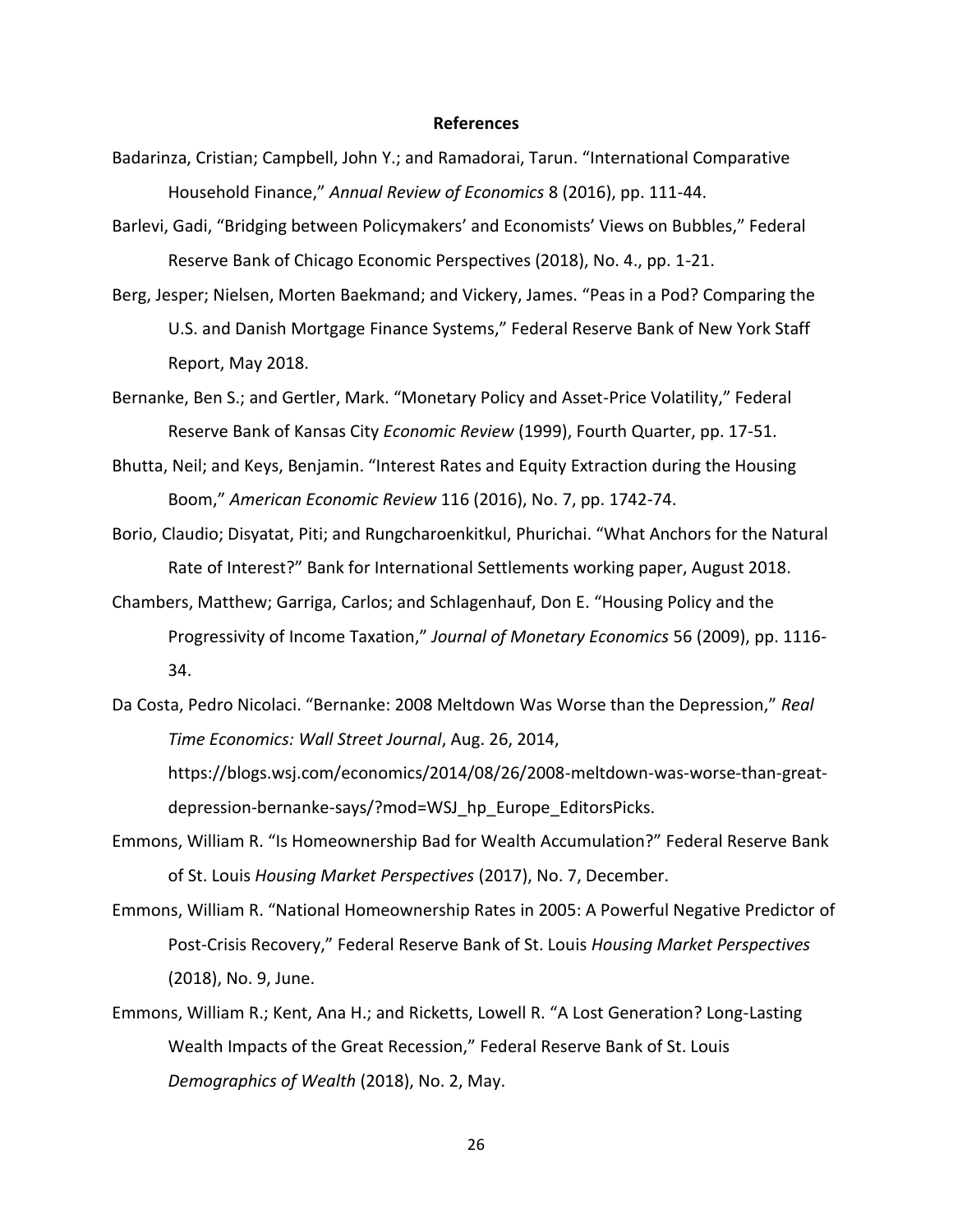- Favilukis, Jack; Ludvigson, Sydney C.; and Van Nieuwerburgh, Stijn. "The Macroeconomic Effects of Housing Wealth, Housing Finance, and Limited Risk Sharing in General Equilibrium," *Journal of Political Economy* 125 (2017), No. 1, pp. 140-223.
- Financial Crisis Inquiry Commission, *The Financial Crisis Inquiry Report: Final Report of the National Commission on the Causes of the Financial and Economic Crisis in the United States* (U.S. Government Printing Office: 2011).
- Fischel, William A. *The Homevoter Hypothesis: How Home Values Influence Local Government Taxation, School Finance, and Land-Use Policies* (Harvard University Press: 2001).
- Foote, Christopher L.; Gerardi, Kristopher S.; and Willen, Paul S. "Why Did So Many People Make So Many Ex Post Bad Decisions? The Causes of the Foreclosure Crisis," NBER working paper, May 2012.
- Fuster, Andreas; Guttman-Kenney, Benedict; and Haughwout, Andrew. "Tracking and Stress-Testing U.S. Household Leverage," Federal Reserve Bank of New York *Economic Policy Review* 24 (2018), No. 1, pp. 35-63.
- Gali, Jordi. "Monetary Policy and Bubbles in a New Keynesian Model with Overlapping Generations," Universitat Pompeu Fabra working paper, December 2017.
- George, Henry. *Progress and Poverty*: *An Inquiry into the Cause of Industrial Depressions and of Increase of Want With Increase of Wealth; The Remedy*, 1879.
- Gerardi, Kristopher S.; Rosen, Harvey S.; and Willen, Paul S. "The Impact of Deregulation and Financial Innovation on Consumers: The Case of the Mortgage Market," *Journal of Finance* 65 (2010), No. 1, pp. 333-60.

Gorton, Gary. *Slapped by the Invisible Hand: The Panic of 2007* (Oxford University Press: 2010).

- Grebler, Leo; Blank, David M.; and Winnick, Louis. *Capital Formation in Residential Real Estate: Trends and Prospects*, NBER, 1956.
- Guerrieri, V; and Uhlig, Harald. "Housing and Credit Markets: Booms and Busts," *Handbook of Macroeconomics* 2B (2016), Chapter 17, pp. 1427-96.
- Hatchondo, Juan Carlos; Martinez, Leonardo; and Sanchez, Juan M. "Mortgage Defaults," *Journal of Monetary Economics* 76 (2015), pp. 173-90.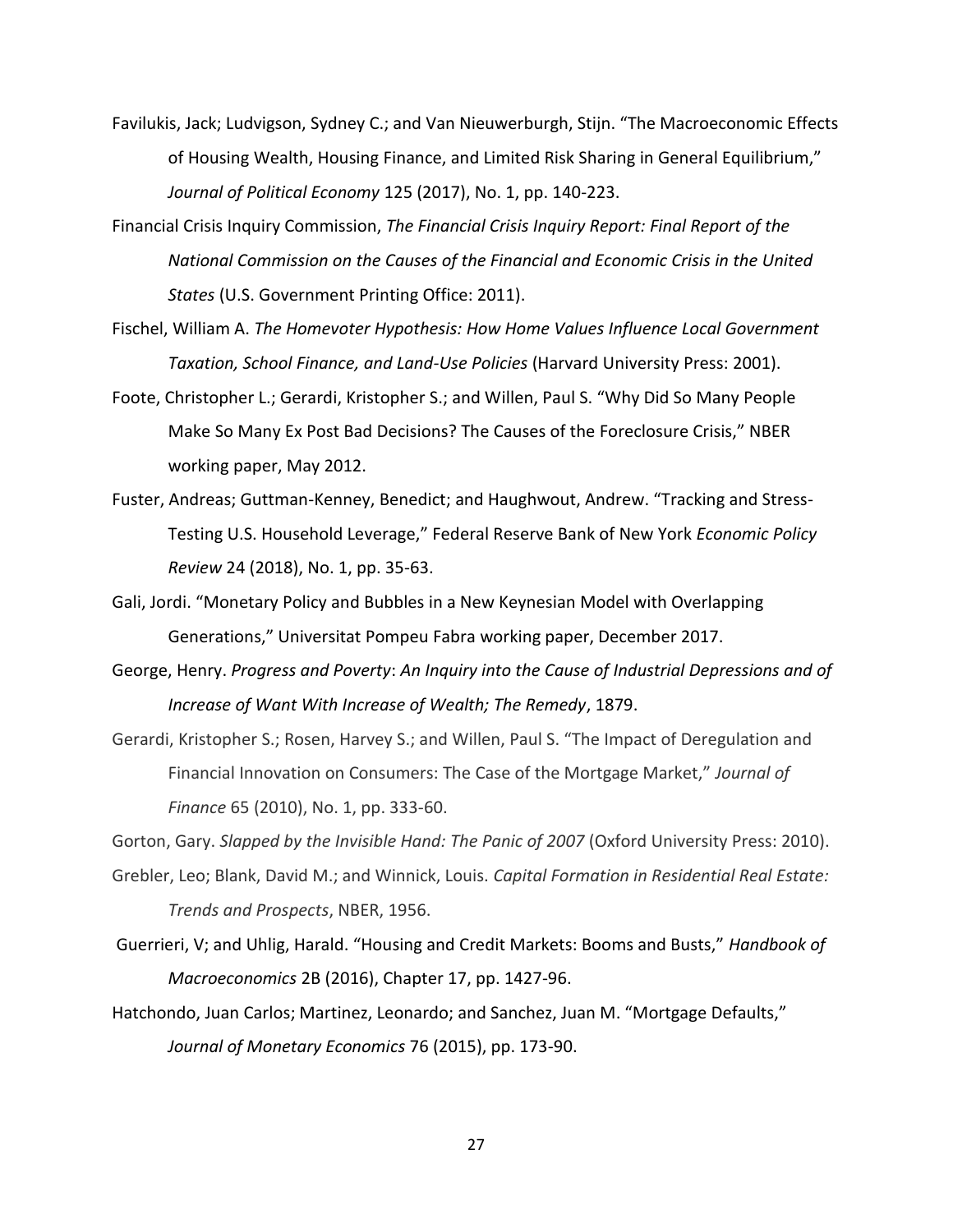- Herndon, Thomas, "The Distribution of Risk and the Great Recession: Old Problems, New Crises," working paper, October 2018.
- Himmelberg, Charles; Mayer, Christopher; and Sinai, Todd. "Assessing High House Prices: Bubbles, Fundamentals and Misperceptions," *Journal of Economic Perspectives* 19 (2005), No. 4, pp. 67-92.
- Iacoviello, Matteo; and Pavan, Marina. "Housing and Debt over the Life Cycle and over the Business Cycle," *Journal of Monetary Economics* 60 (2013), pp. 221-38.
- Jorda, Oscar; Schularick, Moritz; and Taylor, Alan M. "Leveraged Bubbles," *Journal of Monetary Economics* 76 (2015), S1-S20.
- Justiniano, Alejandro; Primiceri, Giorgio E.; and Tambalotti, Andrea. "Leveraging and Deleveraging," *Review of Economic Dynamics* 18 (2015), pp. 3-20.
- Kiyotaki, Nobuhiro; Michaelides, Alexander; and Nikolov, Kalin. "Winners and Losers in Housing Markets," *Journal of Money Credit and Banking* 43 (2011), pp. 255-96.
- Lombardi, Marco; Mohanty, Madhusudan; and Shim, Ilhyock. "The Real Effects of Household Debt in the Short and Long Run," Bank for International Settlements working paper, Oct. 2017.
- Mian, Atif; and Sufi, Amir. "What Explains the 2007-09 Drop in Employment?" *Econometrica* 82 (2014), No. 6, pp. 2197-2223.
- Mian, Atif; and Sufi, Amir. "Who Bears the Cost of Recessions? The Role of House Prices and Household Debt," *Handbook of Macroeconomics* 2A (2016), pp. 255-96.
- Mian, Atif; Sufi, Amir; and Verner, Emil. "How Do Credit Supply Shocks Affect the Real Economy? Evidence from the United States in the 1980s," NBER working paper, Oct. 2017.
- Miao, Jianjun; and Wang, Pengfei. "Asset Bubbles and Credit Constraints," *American Economic Review* 108 (2018), No. 9, pp. 2590-2628.
- *Onion, The*. "Recession-Plagued Nation Demands New Bubble to Invest In," July 14, 2008, [https://www.theonion.com/recession-plagued-nation-demands-new-bubble-to-invest-i-](https://www.theonion.com/recession-plagued-nation-demands-new-bubble-to-invest-i-1819569940)[1819569940.](https://www.theonion.com/recession-plagued-nation-demands-new-bubble-to-invest-i-1819569940)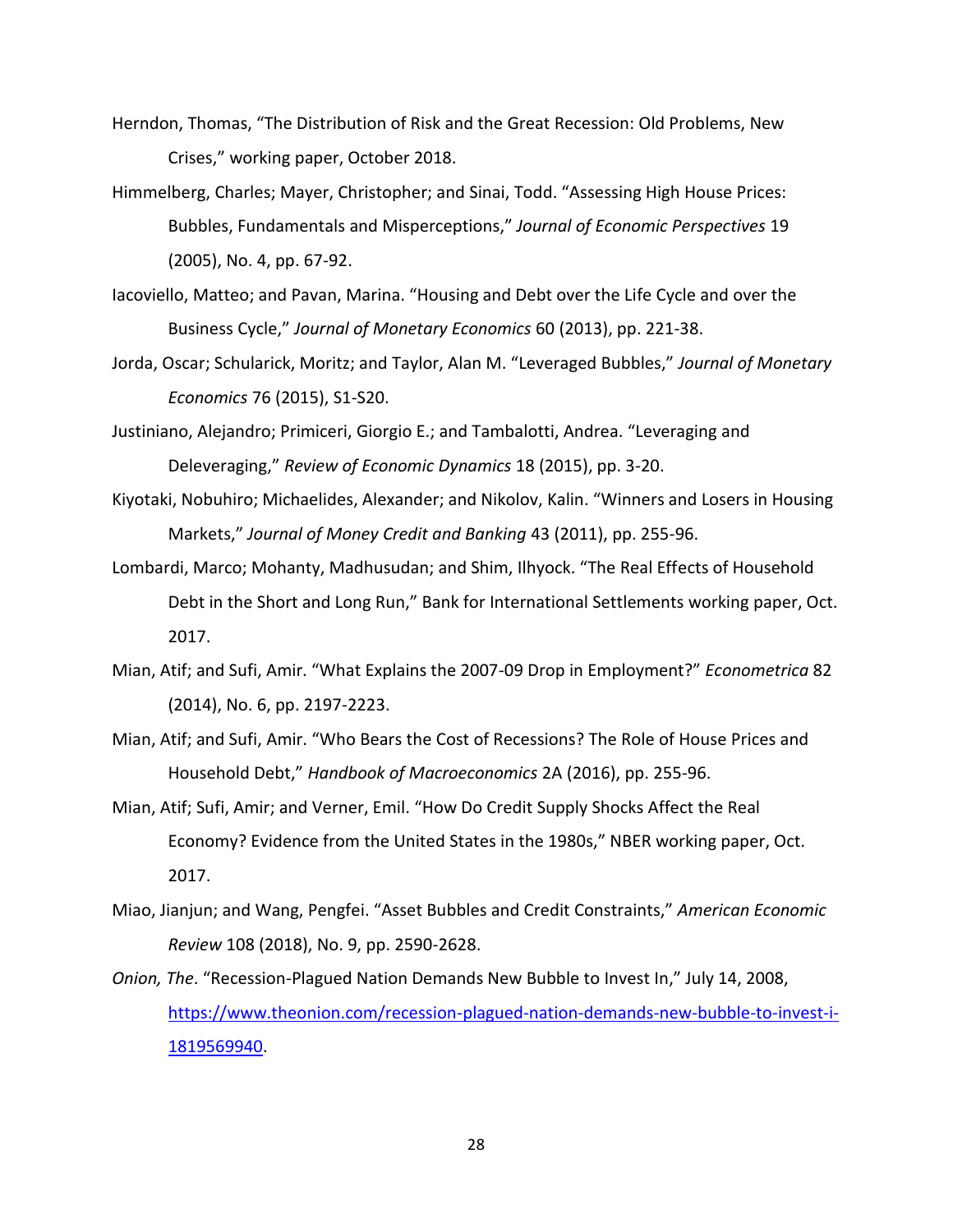Opportunity Agenda, "Public Opinion on Opportunity and the American Dream, Homeownership, and Housing," 2011, [https://opportunityagenda.org/explore/resources-publications/public-opinion-](https://opportunityagenda.org/explore/resources-publications/public-opinion-opportunity-and-american-dream-homeownership-and)

[opportunity-and-american-dream-homeownership-and.](https://opportunityagenda.org/explore/resources-publications/public-opinion-opportunity-and-american-dream-homeownership-and)

Piazzesi, Monica; and Schneider, Martin. "Housing and the Macroeconomy," *Handbook of Macroeconomics* 2 (2016), pp. 1547-1640.

Rosen, Harvey S. "Housing Subsidies: Effects on Housing Decisions, Equity and Efficiency," *Handbook of Public Economics* 1 (1985), pp. 375-420.

- SIFMA (Securities Industry and Financial Markets Association). "US Mortgage-Related Issuance and Outstanding," https://www.sifma.org/resources/research/us-mortgage-relatedissuance-and-outstanding/.
- Sommer, Kamila; and Sullivan, Paul. "Implications of U.S. Tax Policy for House Prices, Rents and Homeownership," *American Economic Review* 108 (2018), No. 2, pp. 241-74.
- Sommer, Kamila; Sullivan, Paul; and Verbrugge, Randal. "The Equilibrium Effects of Fundamentals on House Prices and Rents," *Journal of Monetary Economics* 60 (2013), pp. 854-70.
- Stiglitz, Joseph E. "New Theoretical Perspectives on the Distribution of Income and Wealth among Individuals, Part IV: Land and Credit," NBER working paper, May 2015.
- Summers, Lawrence H. "U.S. Economic Prospects: Secular Stagnation, Hysteresis, and the Zero Lower Bound," *Business Economics* 49 (2014), No. 2, pp. 65-73.
- Taylor, John. *Getting Off Track: How Government Actions and Interventions Caused, Prolonged and Worsened the Financial Crisis* (Hoover Institution Press: 2013).
- Turner, Tracy M.; and Smith, Marc T. "Exits from Homeownership: The Effects of Race, Ethnicity and Income," *Journal of Regional Science* 49 (2009), No. 1, pp. 1-32.
- Urban Institute. *Housing Finance at a Glance: A Monthly Chartbook*, September 2018, https://www.urban.org/research/publication/housing-finance-glance-monthlychartbook-september-2018/view/full\_report.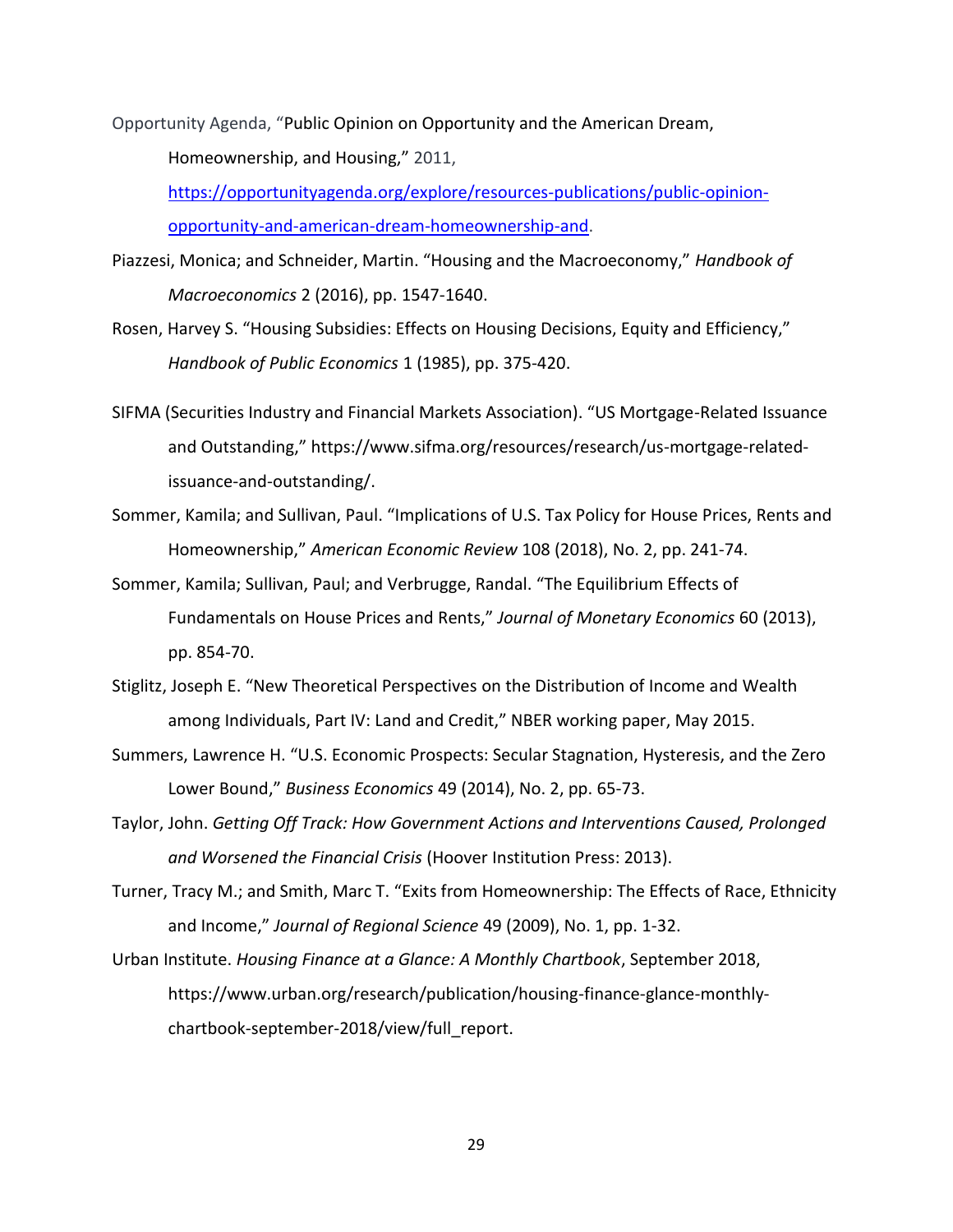- Wheelock, David C. "The Federal Response to Home Mortgage Distress: Lessons from the Great Depression," Federal Reserve Bank of St. Louis *Review* 90 (2008), No. 3 Part 1, May/June, pp. 133-48.
- Willen, Paul; and Kubler, Felix. "Collateralized Borrowing and Life-Cycle Portfolio Choice," NBER working paper, June 2006.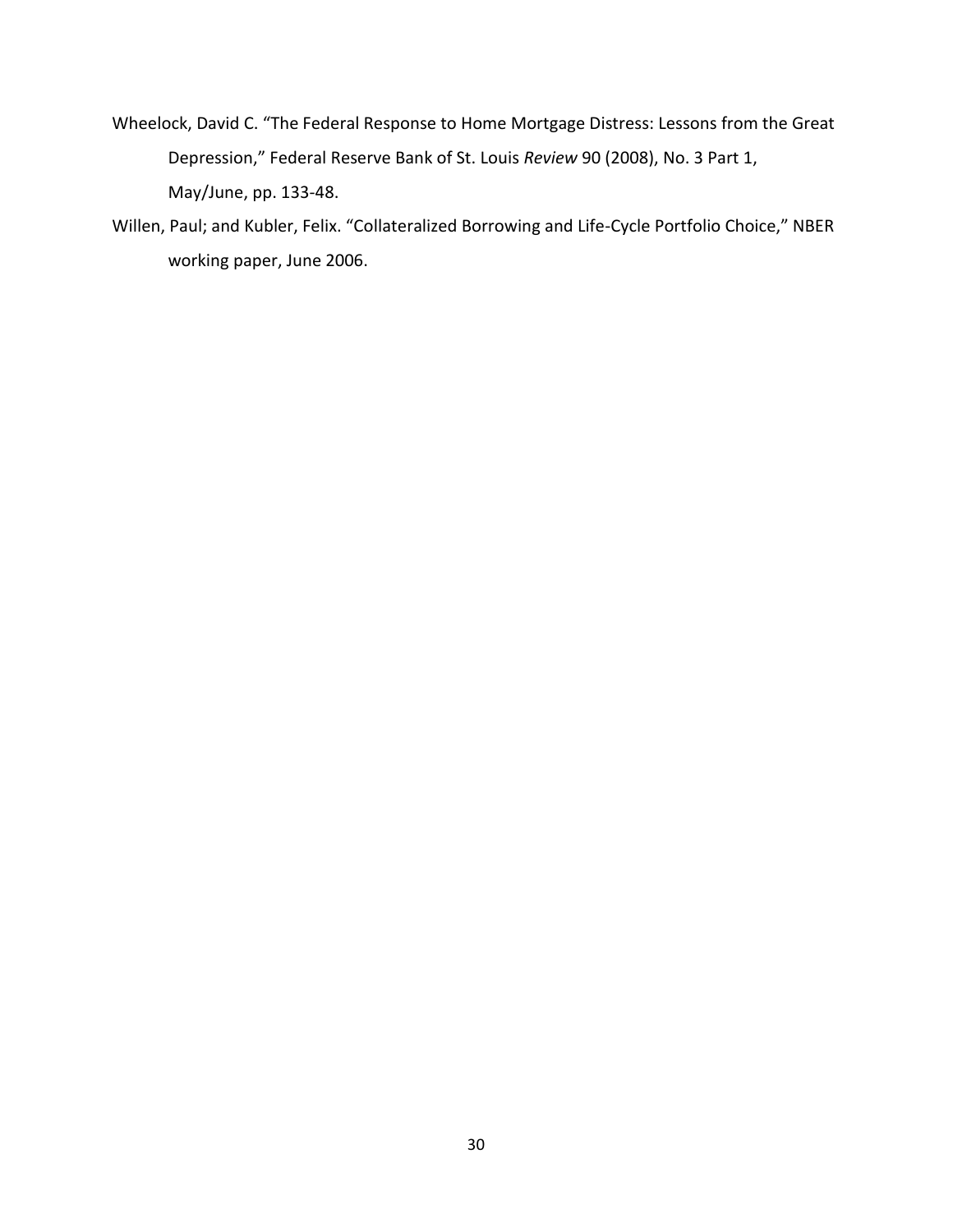





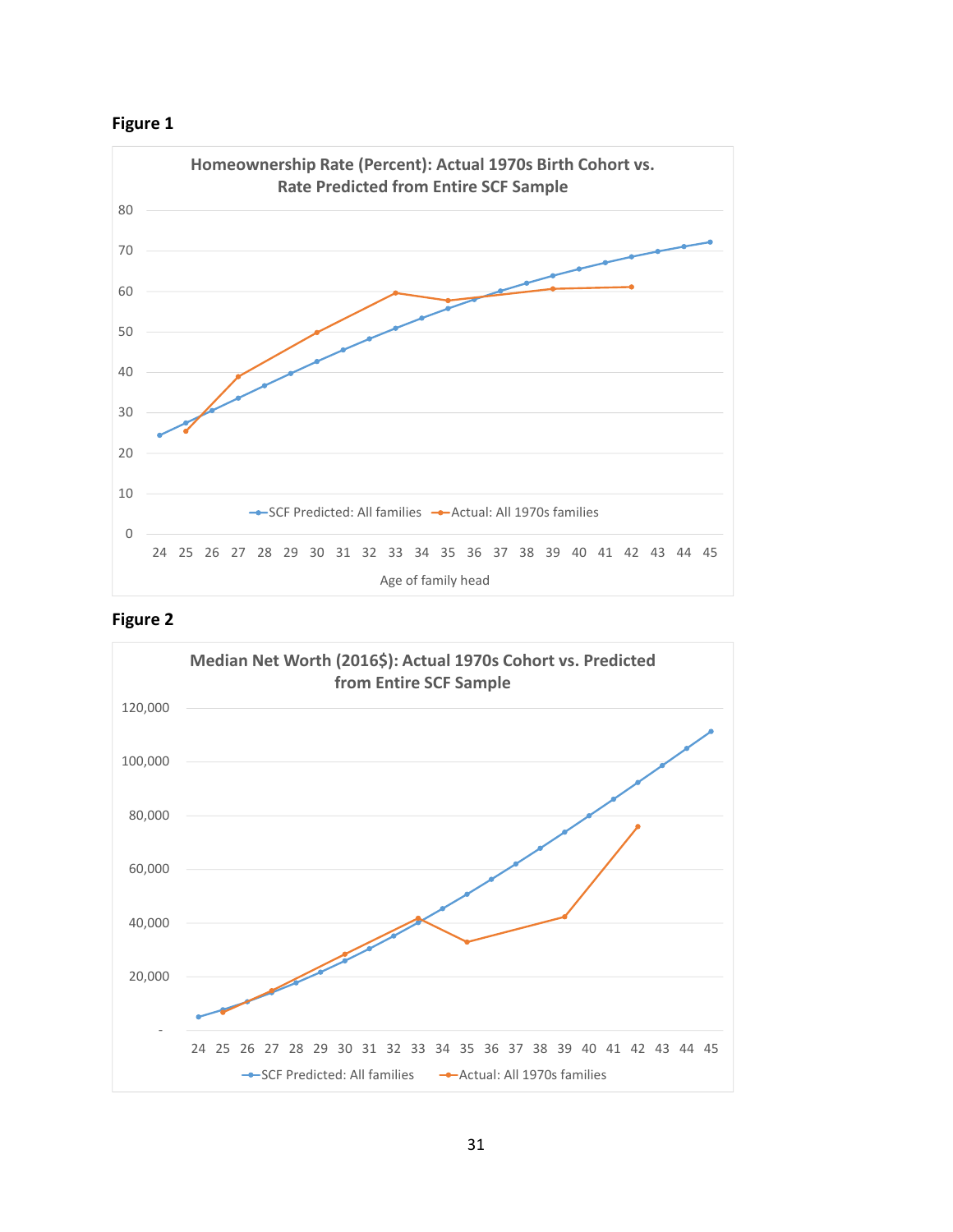





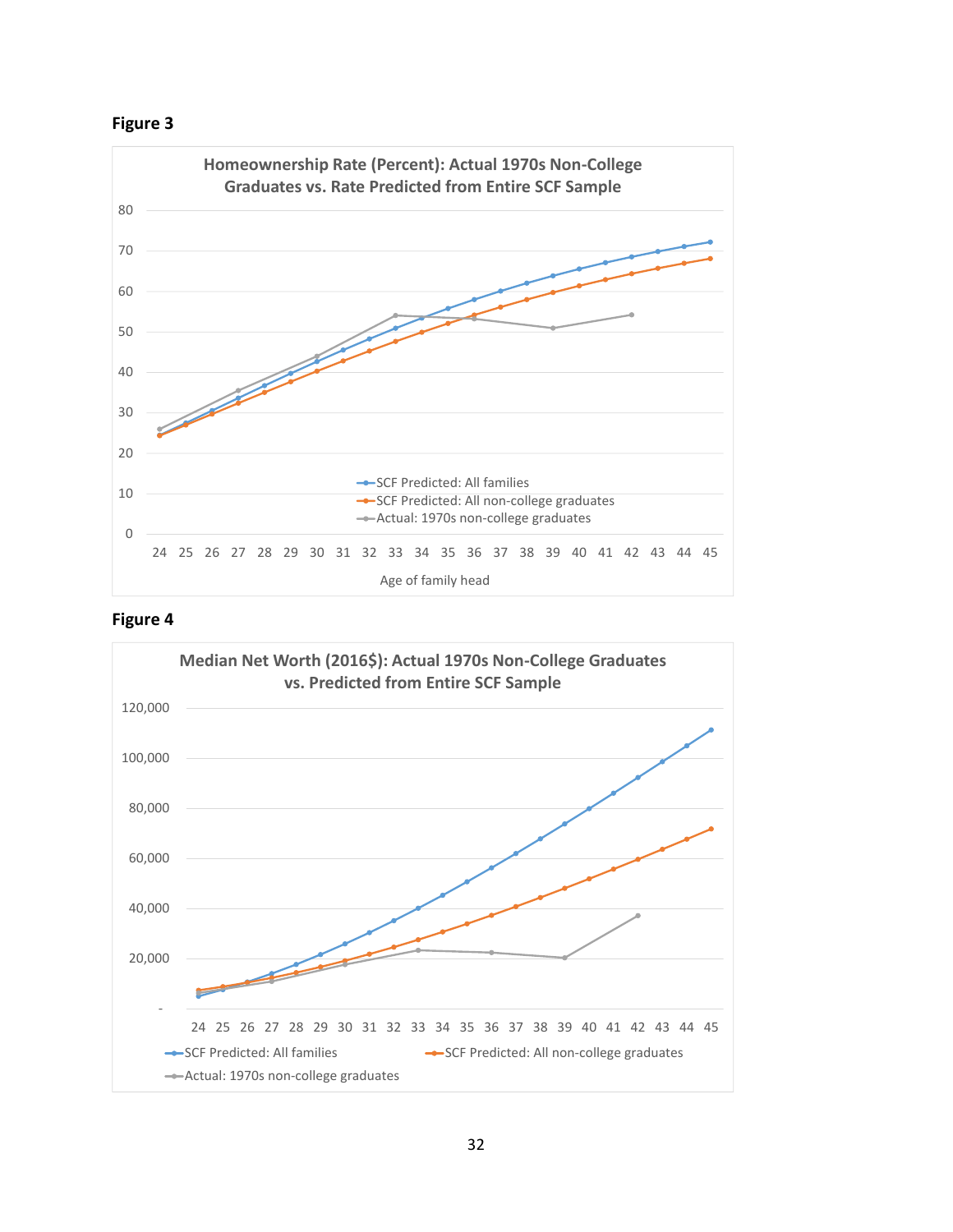



### **Figure 6**

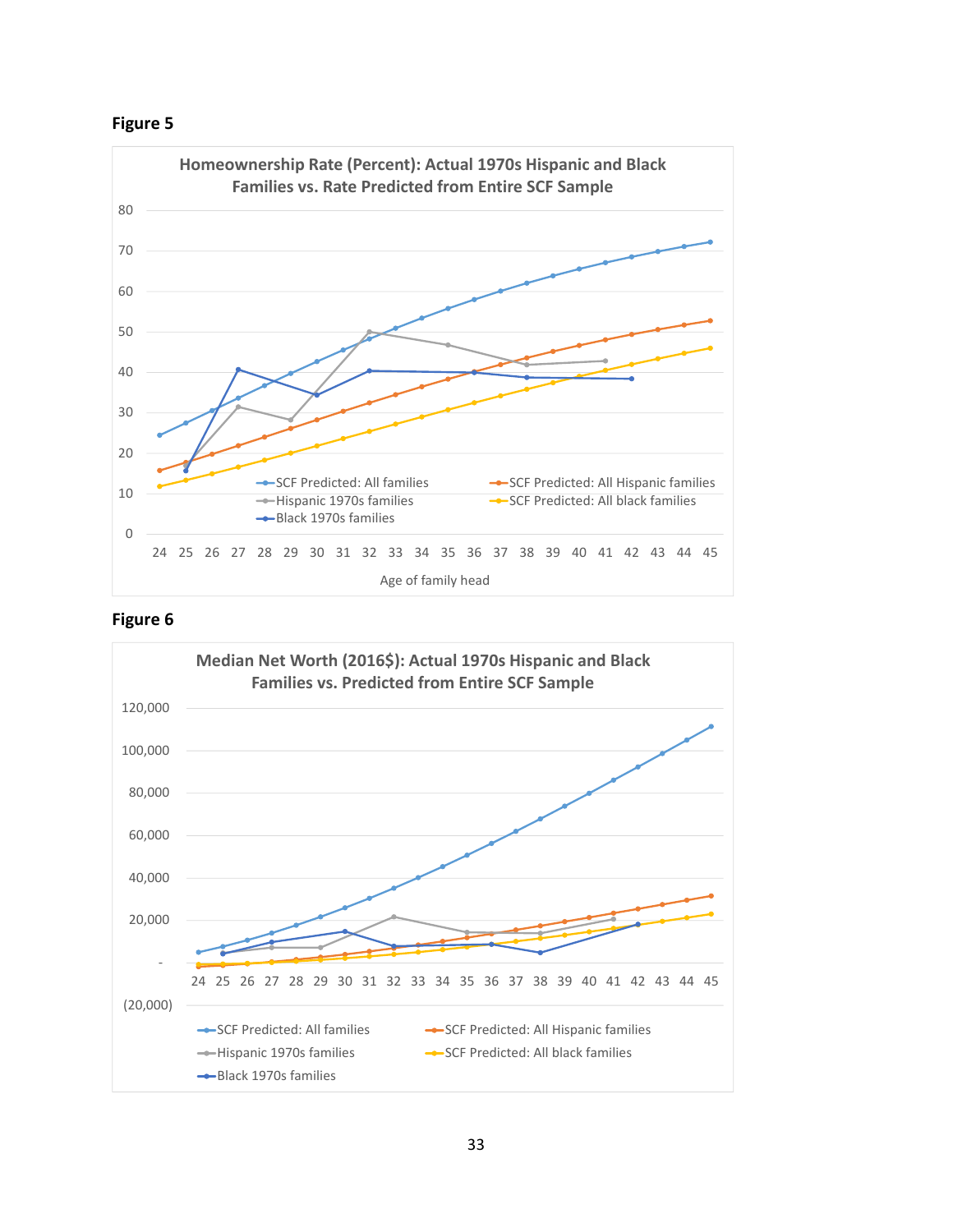



### **Figure 8**